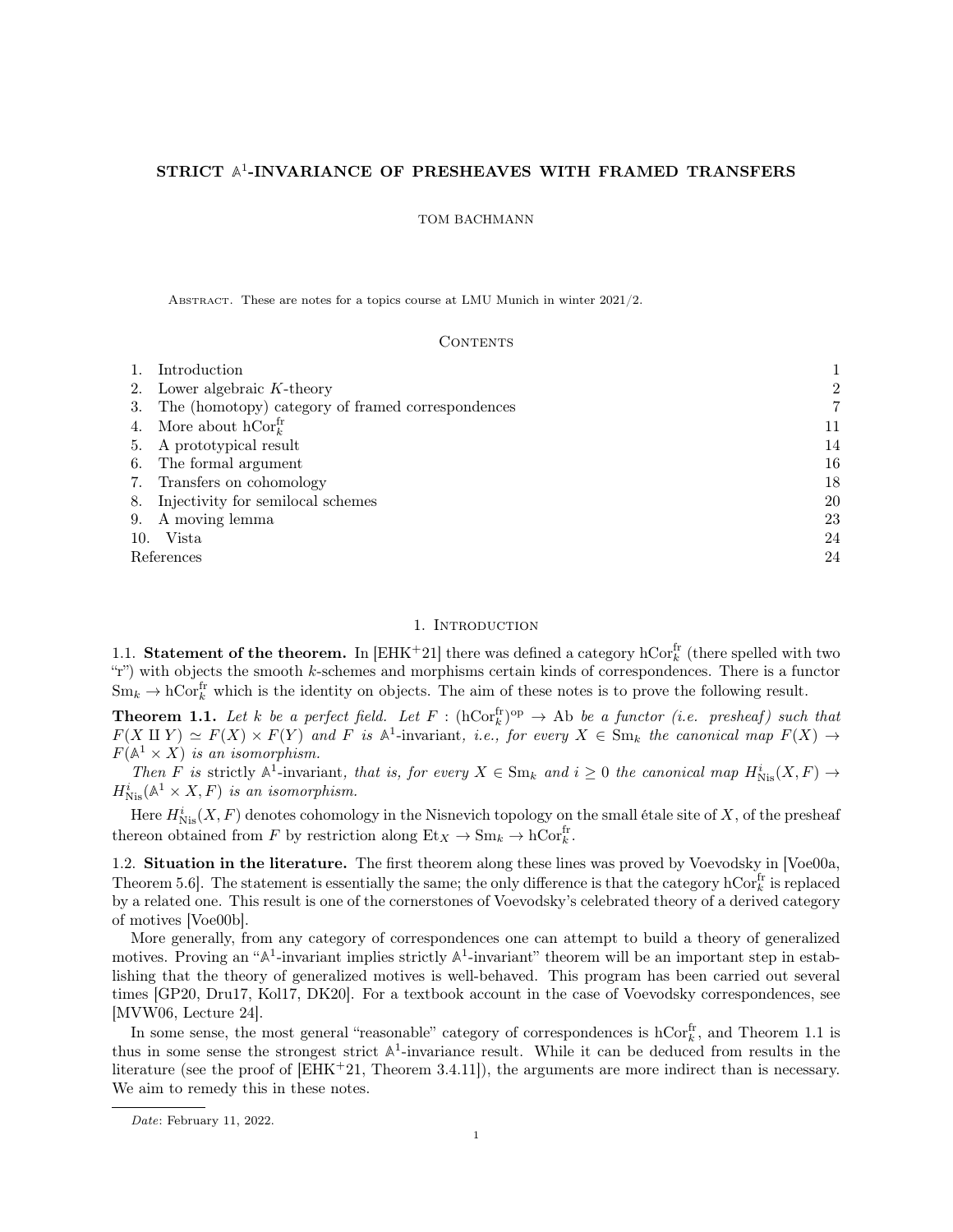### 2 TOM BACHMANN

1.3. Preliminaries. We assume basic knowledge of scheme theory, including but not limited to differentials, conormal sheaves, flat, smooth and étale morphisms, and elementary category theory. Beyond this, we require the following.

- Some theory of local complete intersection (lci) and syntomic (i.e. flat lci) morphisms; see e.g. [\[Liu02,](#page-23-7) §6.3].
- Some theory of cohomology of sheaves on sites; see e.g. [\[Mil80,](#page-23-8) §II and §III]. In particular we need basic homological algebra, including projective modules, derived functors etc.

1.4. **Outline.** We begin by given an elementary definition of the category  $hCor_k^{\text{fr}}$ . This requires us to first treat the algebraic K-theory groupoid and the stable normal bundle. After that we prove strict  $A^1$ -invariance, following [\[DK20\]](#page-23-6). While this reference treats a different category of correspondences, their arguments apply to  $\mathrm{hCor}_k^{\text{fr}}$  with only superficial changes.

### 1.5. Notation and terminology. All schemes are assumed noetherian.

Most notation is introduced throughout the text.

Here are some comments for the experts. By a category we always mean an ordinary 1-category. We use notation consistent with common use, but sometimes with non-standard definitions. For example we write  $K(X)_{\leq 1}$  for the 1-truncation of the K-theory space of X; this is an ordinary groupoid (well-defined up to equivalence) which we define directly. Given an lci morphism  $f : X \to Y$ , we define the "stable normal" bundle"  $L_f \in K(X)_{\leq 1}$ ; this is the opposite of the class of the cotangent complex. We make these definitions only in the case of affine schemes; this is enough for our arguments and simplifies everything considerably.

### 2. Lower algebraic K-theory

<span id="page-1-0"></span>We define the algebraic K-theory groupoid of a symmetric monoidal category. In particular, we define  $K_0$  and  $K_1$  of a ring. Our presentation follows lectures 5 and 6 of [\[Hoy20\]](#page-23-9).

For a more thorough introduction to algebraic K-theory see [\[Wei13\]](#page-24-3), or [\[Mil71\]](#page-23-10) for a historic perspective. The first two subsections recall standard definitions which can be found in any book on category theory.

### 2.1. Symmetric monoidal categories and functors.

**Definition 2.1.** A monoidal category is a category C with a functor  $\otimes : \times \mathcal{C} \to \mathcal{C}$  and an object  $1 \in \mathcal{C}$ , together with natural isomorphisms (for  $X, Y, Z \in \mathcal{C}$ )

$$
\alpha_{X,Y,Z}: (X \otimes Y) \otimes Z \simeq X \otimes (Y \otimes Z),
$$

$$
\lambda_X: \mathbb{1} \otimes X \simeq X,
$$

$$
\rho_X: X \otimes \mathbb{1} \simeq X,
$$

such that the following diagrams commute:

• (unit axiom)

$$
(X \otimes 1) \otimes Y \xleftarrow{\alpha} X \otimes (1 \otimes Y)
$$
  
\n
$$
\uparrow \rho
$$
  
\n
$$
X \otimes Y
$$

• (pentagon axiom)

$$
((X \otimes Y) \otimes Z) \otimes W \longleftrightarrow (X \otimes Y) \otimes (Z \otimes W)
$$
  
\n
$$
(X \otimes (Y \otimes Z)) \otimes W
$$
\n
$$
X \otimes (Y \otimes (Z \otimes W))
$$
  
\n
$$
X \otimes ((Y \otimes Z) \otimes W)
$$

(Here all isomorphisms are instances of  $\alpha$  tensored with identities.)

Remark 2.2. The pentagon axiom implies that  $X_1 \otimes \cdots \otimes X_n$  is well-defined up to canonical isomorphism, independent of the choice of parenthesization. This is known as *MacLane's coherence theorem*.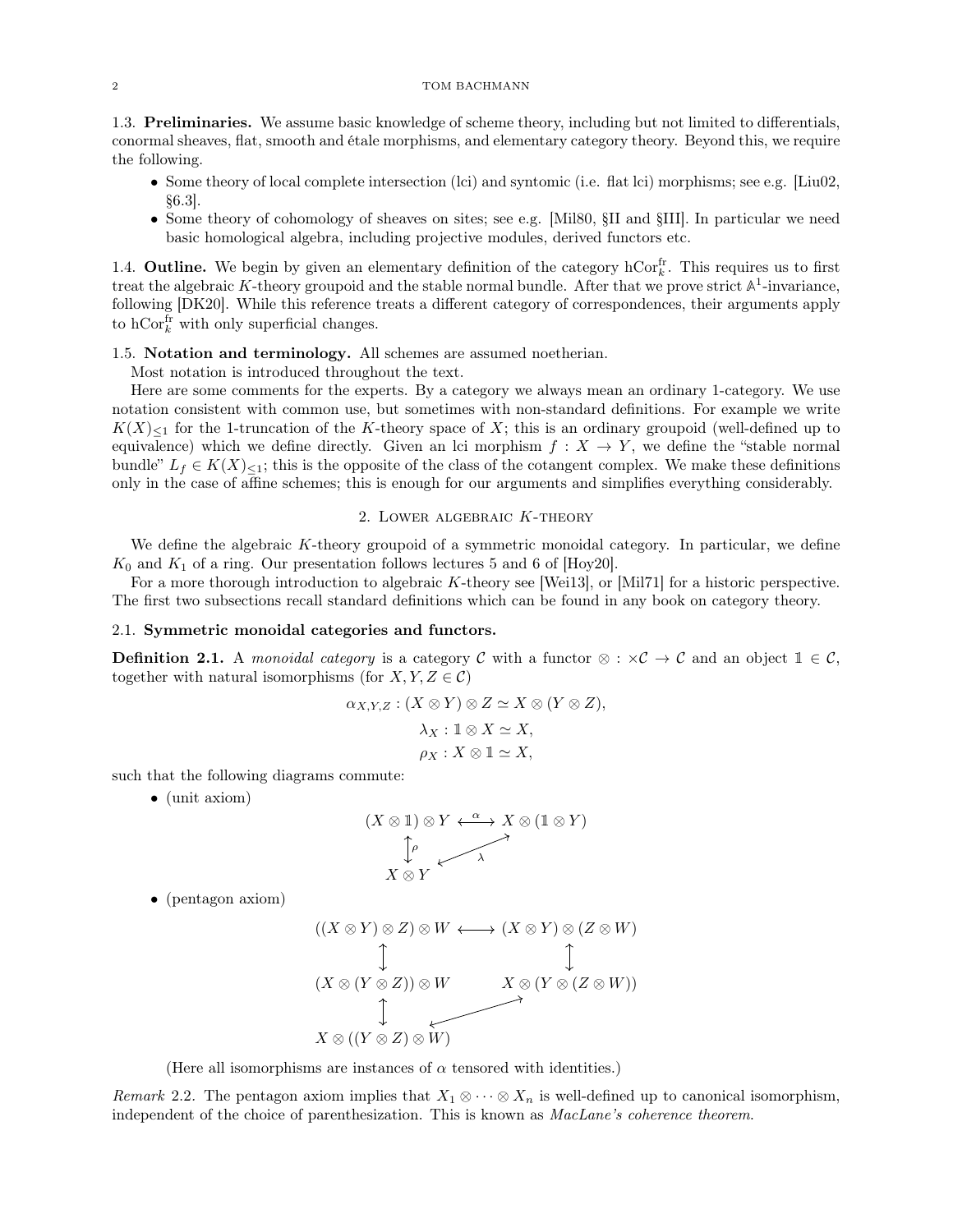**Definition 2.3.** A symmetric monoidal category is a monoidal category  $\mathcal C$  together with a natural isomorphism

$$
\gamma_{X,Y}: X \otimes Y \simeq Y \otimes X
$$

such that  $\gamma^2 = id$  and the following diagram commutes:

• (hexagon axiom)

$$
(X \otimes Y) \otimes Z \xleftarrow{\alpha} X \otimes (Y \otimes Z)
$$
  
\n
$$
\uparrow \gamma \qquad \qquad \uparrow \gamma
$$
  
\n
$$
(Y \otimes X) \otimes Z \qquad (Y \otimes Z) \otimes X
$$
  
\n
$$
\uparrow \alpha \qquad \qquad \uparrow \alpha
$$
  
\n
$$
Y \otimes (X \otimes Z) \xleftarrow{\gamma} Y \otimes (Z \otimes X)
$$

Remark 2.4. The hexagon axiom implies that  $X_1 \otimes \cdots \otimes X_n$  is independent of order, up to canonical isomorphism.

Example 2.5. If R is a commutative ring, then the category R-Mod of R-modules is a symmetric monoidal category, with ⊗ the usual tensor product.

**Definition 2.6.** A monoidal functor  $F: \mathcal{C} \to \mathcal{D}$  is a functor together with an isomorphism  $F(\mathbb{1}_{\mathcal{C}}) \stackrel{\epsilon}{\simeq} \mathbb{1}_{\mathcal{D}}$ and a natural isomorphism

$$
\mu_{X,Y}: F(X \otimes Y) \simeq F(X) \otimes F(Y),
$$

such that certain evident diagrams commute.

A symmetric monoidal functor is a monoidal functor such that  $F(\gamma_{X,Y}^{\mathcal{C}}) \simeq \gamma_{FX,FY}^{\mathcal{D}}$  via  $\mu$ .

A monoidal natural transformation  $\varphi : F \to G$  is a natural transformation such that the following diagrams commute:



**Definition 2.7.** Let  $\mathcal{C}, \mathcal{D}$  be symmetric monoidal categories. We can form the category Fun<sup>⊗</sup>( $\mathcal{C}, \mathcal{D}$ ) with objects the symmetric monoidal functors and morphisms the monoidal natural transformations.

### 2.2. Picard groupoids.

•

•

Definition 2.8. A *groupoid* is a category in which all morphisms are isomorphisms.

*Example* 2.9. Let C be any category. We denote by  $C^{\simeq} \subset C$  the maximal sub-groupoid, i.e., the objects of  $\mathcal{C}^{\simeq}$  are the same as the objects of C, and the morphisms of  $\mathcal{C}^{\simeq}$  are the isomorphisms of C. This is a groupoid.

<span id="page-2-0"></span>Example 2.10. Let S be a set. We can view S as a category with set of objects  $S$ , and only identity morphisms. This is a groupoid.

Example 2.11. Let G be a group. We can form the category BG with one object  $\ast$ , and Hom( $\ast$ , $\ast$ ) = G. This is a groupoid.

Definition 2.12. A *(symmetric) monoidal groupoid* is an essentially small (symmetric) monoidal category which is also a groupoid.

Scholium 2.13. A category  $\mathcal C$  is called *essentially small* if the class of isomorphism classes of objects is in fact a set. We shall largely ignore size issues in the sequel.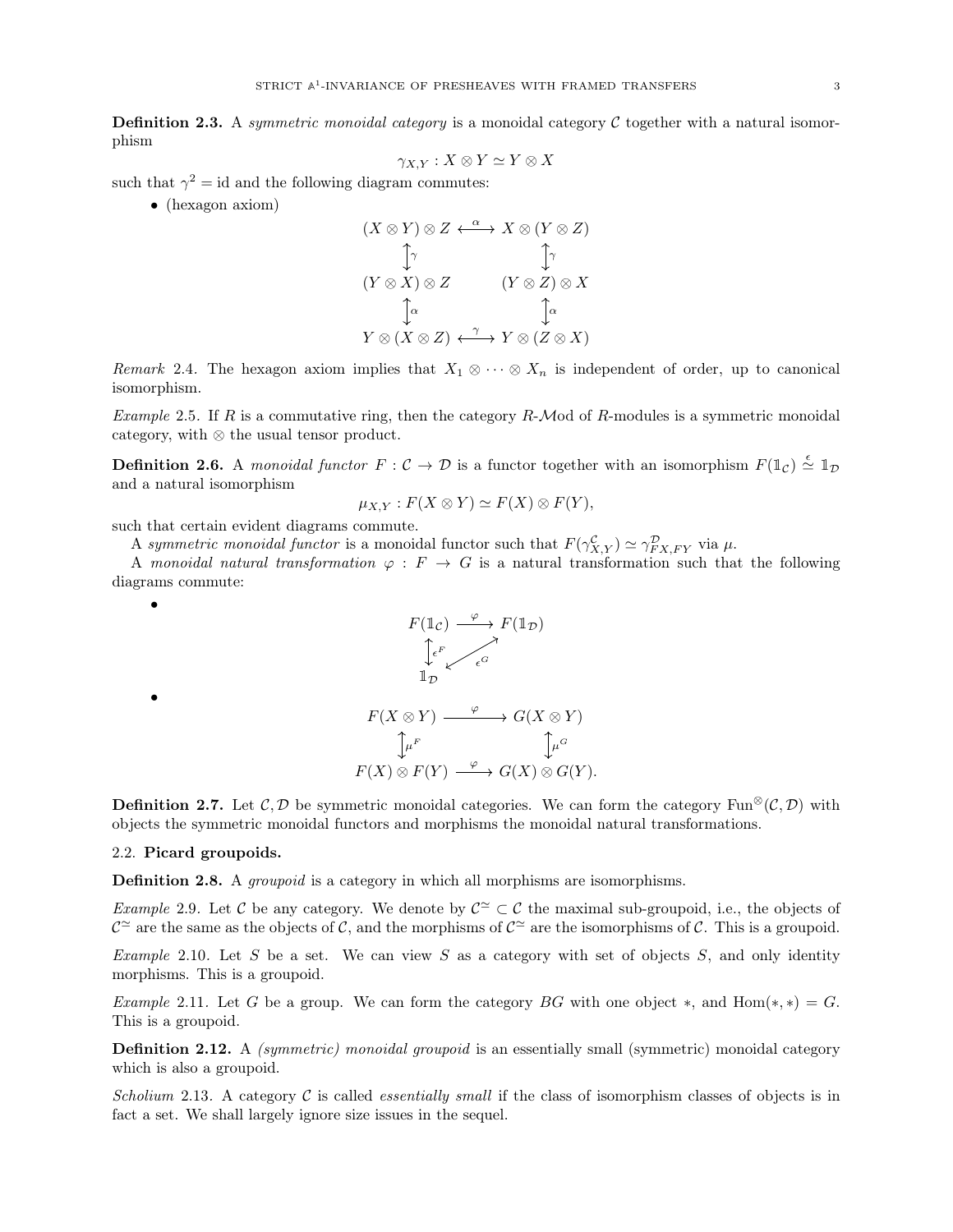**Definition 2.14.** For an essentially small groupoid C, we denote by  $\pi_0(C)$  the set of isomorphism classes of objects. For a monoidal groupoid C, we put  $\pi_1(\mathcal{C}) = \text{Hom}(\mathbb{1}, \mathbb{1}).$ 

If C is a (symmetric) monoidal groupoid, then  $\pi_0(\mathcal{C})$  is a (commutative) monoid.

**Definition 2.15.** A *Picard groupoid* is a symmetric monoidal groupoid  $\mathcal{C}$  such that the commutative monoid  $\pi_0(\mathcal{C})$  is a group.

In other words, for every  $X \in \mathcal{C}$  there must exist  $Y \in \mathcal{C}$  such that  $X \otimes Y \stackrel{\eta}{\simeq} \mathbb{1}$ . We call the pair  $(Y, \eta)$ an *inverse of X*. One verifies immediately that if  $(Y', \eta')$  is another inverse of X, then there is a unique isomorphism  $Y \simeq Y'$  compatible in the evident sense with  $(\eta, \eta')$ .

<span id="page-3-4"></span>Remark 2.16. We will often call just Y an inverse of X, suppressing  $\eta$ . But note that without a given choice of  $\eta$ , inverses are (in general) unique only up to non-unique isomorphism.

Remark 2.17. Let C be a Picard groupoid and  $X \in \mathcal{C}$ . Then

$$
\pi_1(\mathcal{C}) \xrightarrow{\otimes X} \text{Hom}(X, X)
$$

is an isomorphism. Indeed if Y is an inverse of X, then  $\otimes Y$  induces an inverse of the above map.

### 2.3. Group completion.

<span id="page-3-0"></span>**Definition 2.18.** Let  $\mathcal{C}$  be a symmetric monoidal groupoid. A *group completion* is a symmetric monoidal functor  $\eta: \mathcal{C} \to \mathcal{C}^{\text{gp}}$ , where  $\mathcal{C}^{\text{gp}}$  is a Picard groupoid, such that for every Picard groupoid  $\mathcal{D}$  the canonical functor

$$
\operatorname{Fun}^{\otimes}(\mathcal{C}^{\mathrm{gp}}, \mathcal{D}) \xrightarrow{\circ \eta} \operatorname{Fun}^{\otimes}(\mathcal{C}, \mathcal{D})
$$

is an equivalence of categories.

Remark 2.19. One may prove (e.g. using the 2-categorical adjoint functor theorem) that  $C^{gp}$  always exists.

<span id="page-3-3"></span>Example 2.20. Let D be a Picard groupoid and  $F: \mathcal{C} \to \mathcal{D}$  a symmetric monoidal functor. Under the equivalence  $\text{Fun}^\times(\mathcal{C}^{\text{gp}}, \mathcal{D}) \simeq \text{Fun}^\times(\mathcal{C}, \mathcal{D})$ , F corresponds to some symmetric monoidal functor  $\tilde{F}: \mathcal{C}^{\text{gp}}, \mathcal{D}$ such that  $\tilde{F} \circ \eta \simeq F$ . In fact, given any two symmetric monoidal functors  $\tilde{F}, \tilde{F}' : C^{gp} \to \mathcal{D}$  with this property, there exists a unique natural isomorphism  $\kappa : \tilde{F} \simeq \tilde{F}'$  compatible with the other data.

Remark 2.21. Following this line of argument, we easily prove that any two group completions are canonically equivalent. Moreover  $C \to C^{gp}$  is a functor in an appropriate sense: given  $F : C_1 \to C_2$  there is an induced symmetric monoidal functor  $F^{\text{gp}} : \mathcal{C}_1^{\text{gp}} \to \mathcal{C}_2^{\text{gp}}$ , well-defined up to unique natural isomorphism, and furthermore  $(G \circ F)^{\text{gp}}$  coincides up to unique natural isomorphism with  $G^{\text{gp}} \circ F^{\text{gp}}$ .

<span id="page-3-1"></span>Scholium 2.22. There is an analog of this construction "one category level down": the fully faithful embedding

 $Ab \hookrightarrow AbMon$ 

has a left adjoint  $M \mapsto M^{\text{gp}}$ . This is also known as the *Grothendieck construction*. For example  $\mathbb{N}^{\text{gp}} \simeq \mathbb{Z}$ .

The two kinds of group completion are related.

<span id="page-3-2"></span>**Lemma 2.23.** Let C be a symmetric monoidal groupoid. Then  $\pi_0(\mathcal{C}^{\text{gp}}) \simeq \pi_0(\mathcal{C})^{\text{gp}}$ .

(Here on the left hand side  $(-)^{gp}$  refers to Definition [2.18,](#page-3-0) whereas on the right hand side it refers to Scholium [2.22.](#page-3-1))

*Proof.* For a (commutative) monoid  $M$ , we can also view  $M$  as a discrete (symmetric) monoidal groupoid, as in Example [2.10.](#page-2-0) Then for any symmetric monoidal groupoid  $\mathcal C$  we find that

$$
\pi_0 \mathrm{Fun}^{\otimes}(\mathcal{C}, M) \simeq \mathrm{Hom}_{\mathrm{AbMon}}(\pi_0 \mathcal{C}, M).
$$

(In fact Fun<sup>⊗</sup>(C, M) is discrete, but we do not need this.) Hence for any abelian group A we find that

 $\text{Hom}_{\text{AbMon}}(\pi_0 C, A) \simeq \pi_0 \text{Fun}^{\otimes} (C, A) \simeq \pi_0 \text{Fun}^{\otimes} (C^{\text{gp}}, A) \simeq \text{Hom}_{\text{AbMon}}(\pi_0 (C^{\text{gp}}), A).$ 

It follows that the abelian group  $\pi_0(\mathcal{C}^{gp})$  satisfies the same universal property as  $\pi_0(\mathcal{C})^{gp}$ , whence the two are canonically isomorphic.

Here is a non-obvious property of symmetric monoidal groupoids.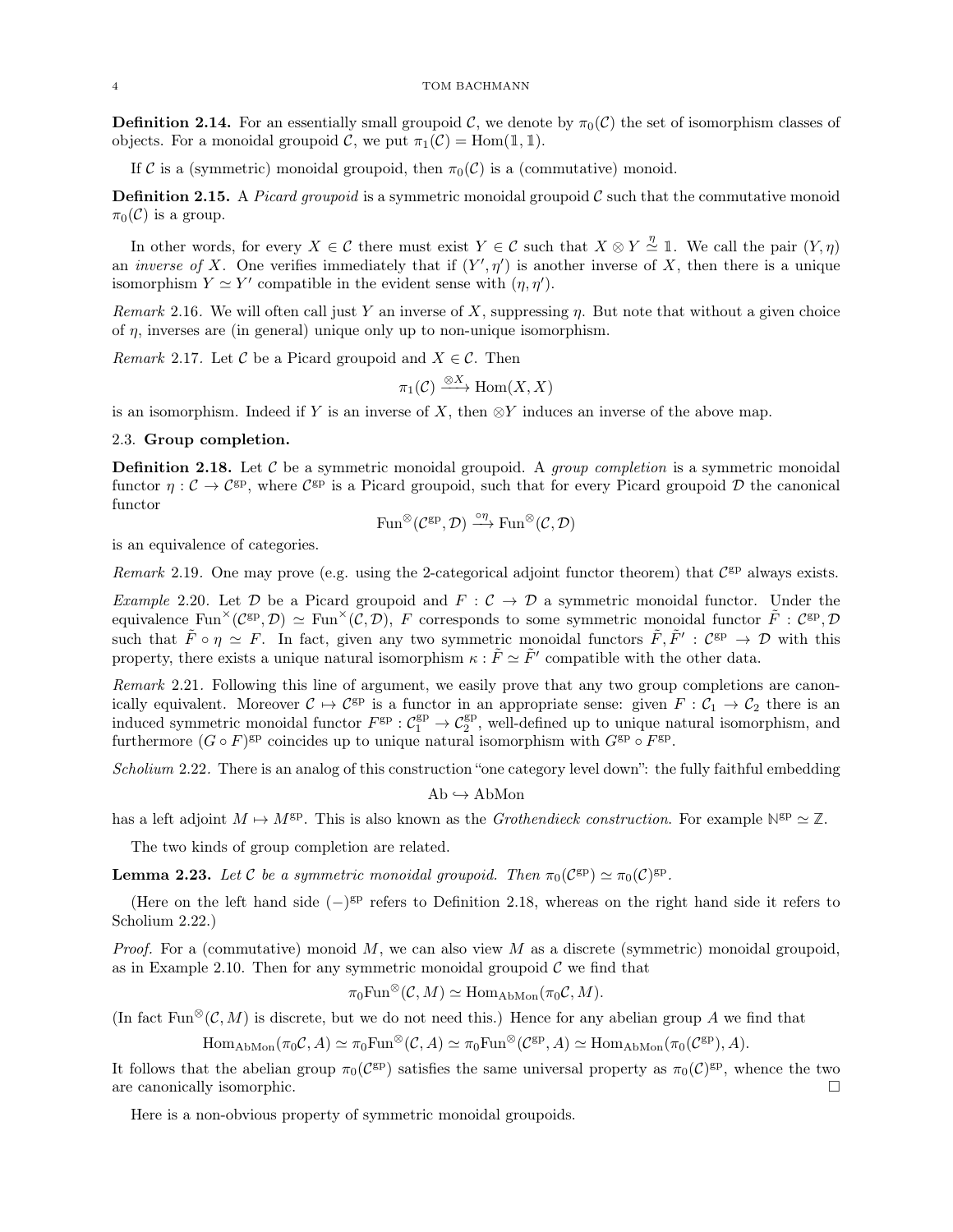Proof. We have the two operations

$$
\circ, \otimes : \pi_1(\mathcal{C}) \times \pi_1(\mathcal{C}) \to \pi_1(\mathcal{C}).
$$

The second one is commutative,  $C$  being symmetric. The first one is the one is the one defining the group operation in  $\pi_1(\mathcal{C})$ . We shall show that the two coincide. In fact given  $f, g : \mathbb{I} \to \mathbb{I}$  we have

$$
f \otimes g = (f \circ id) \otimes (id \circ g) = (f \otimes id) \circ (id \otimes g) = f \circ g,
$$

since ⊗ is a functor. This concludes the proof.  $\Box$ 

Note that if  $X \in \mathcal{C}$ , then  $\text{Hom}(X, X)$  is a group, but it need not be abelian (unless  $X = \mathbb{I}$ ). Of course if C is a Picard groupoid, then  $Hom(X, X) \simeq \pi_1(\mathcal{C})$  is abelian. We can use this to get a good handle on  $\mathcal{C}^{gp}$ , in some cases.

<span id="page-4-0"></span>**Theorem 2.25.** Let C be a symmetric monoidal groupoid and suppose given an object  $X \in \mathcal{C}$  such that for every  $Y \in \mathcal{C}$  there exists  $Z \in \mathcal{C}$  and  $n \geq 0$  with  $Y \otimes Z \simeq X^{\otimes n}$ . Then  $\pi_1(\mathcal{C}^{\otimes p}) \simeq G_{\infty}^{ab}$ , where

$$
G_{\infty} = \operatornamewithlimits{colim}_n \operatorname{Hom}(X^{\otimes n}, X^{\otimes n})
$$

and  $(-)^{ab}$  denotes the maximal abelian quotient of a group.

*Proof sketch.* We build a symmetric monoidal category C'. Its objects are the pairs  $(c, n)$  with  $c \in \mathcal{C}$  and  $n \in \mathbb{Z}$ , thought of as  $c \otimes X^{\otimes n}$ . Define

$$
\mathrm{Hom}_{\mathcal{C}'}(c\otimes X^{\otimes n}, d\otimes X^{\otimes m})=\left(\mathrm{colim}_r\mathrm{Hom}_{\mathcal{C}'}(c\otimes X^{\otimes n+r}, d\otimes X^{\otimes m+r})\right)^{ab}.
$$

The symmetric monoidal structure is the "obvious" one (e.g. the switch on  $X^{\otimes n}$  is given by  $\gamma_{X,X}^{on}$ , for  $n \in \mathbb{Z}$ ). One checks that  $C \to C'$  satisfies the axioms of a group completion.

Exercise 2.26. Supply the details of the above proof.

### 2.4. K-theory.

**Definition 2.27.** For a ring R, we denote by  $\text{Proj}_R \subset R$ -Mod the category of finitely generated, projective R-modules. View this as a symmetric monoidal category via direct sum. We set

$$
K(R)_{\leq 1} = (\text{Proj}_{R}^{\simeq})^{\text{gp}}
$$

and

$$
K_i(R) = \pi_i K(R)_{\leq 1}
$$
, for  $i = 0, 1$ .

Remark 2.28. We use the symmetric monoidal structure on  $\text{Proj}_R$  given by direct sum, not tensor product. In particular this definition makes sense even for non-commutative rings. We shall have no use for this fact.

Remark 2.29. We have

$$
K_0(R) \simeq \pi_0(\text{Proj}_{R}^{\simeq})^{\text{gp}}
$$
 and  $K_1(R) \simeq \text{GL}_{\infty}(R)^{ab}$ .

Indeed the first isomorphism is Lemma [2.23.](#page-3-2) For the second, we put  $GL_{\infty}(R) = \text{colim}_{n} GL_{n}(R)$ , where  $GL_n(R) = Aut(R^n)$ , and apply Theorem [2.25](#page-4-0) (with  $X = R$ ).

Example 2.30. Let k be a field (or PID). Then  $K_0(k) = \mathbb{Z}$ , since  $\pi_0(\text{Proj}_{\mathbb{R}}^{\simeq}) = \mathbb{N}$  (i.e. any finitely generated torsion-free k-module is isomorphic to  $k^n$  for some n).

Example 2.31. The maps det :  $GL_n(R) \to R^{\times}$  are compatible, and hence induce det :  $GL_{\infty}(R) \to R^{\times}$ . The target being abelian, we obtain

$$
\det: K_1(R) \to R^{\times}.
$$

One may prove that this is an isomorphism if  $R$  is a semilocal ring.

Scholium 2.32. One may also define  $K_i(R)$  for  $i > 1$ . In fact there is a space (also known as  $\infty$ -groupoid)  $K(R)$  such that  $K_i(R) = \pi_i(K(R))$ . This is the subject of higher algebraic K-theory.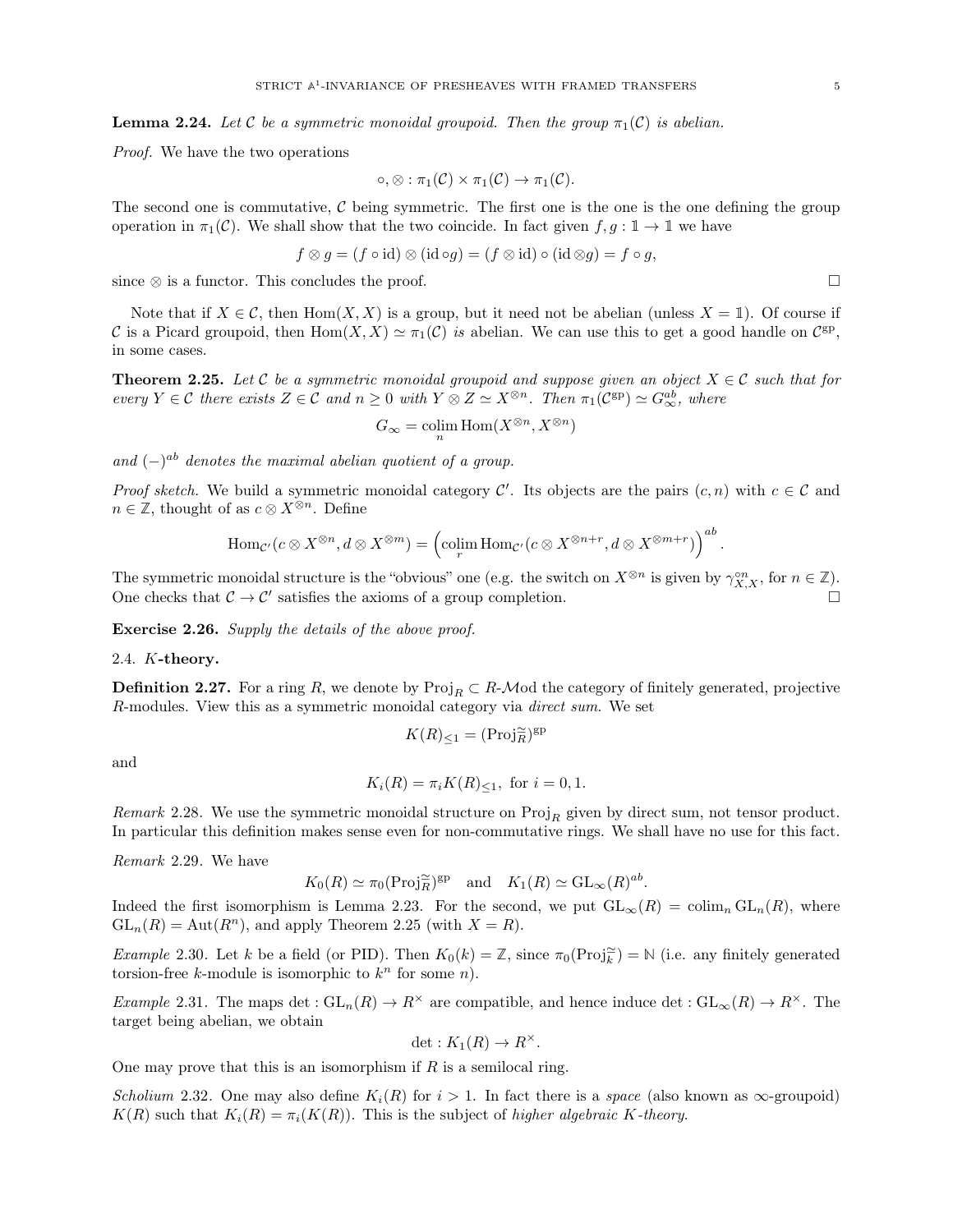2.4.1. Functoriality. Let  $\alpha : R \to S$  be a ring homomorphism. Then extension of scalars defines a symmetric monoidal functor  $\text{Proj}(\alpha) : \text{Proj}_R \to \text{Proj}_S$ , and hence via Example [2.20](#page-3-3) we obtain an essentially unique functor

$$
K(\alpha) : K(R)_{\leq 1} \to K(S)_{\leq 1}.
$$

Since naturally isomorphic functors induce the same maps on  $\pi_i$ , we obtain from this unique homomorphisms

$$
K_i(\alpha) : K_i(R) \to K_i(S).
$$

Given  $\beta : S \to T$  another ring homomorphism, there is a canonical natural isomorphism  $\text{Proj}(\beta \circ \alpha) \simeq$  $Proj(\beta) \circ Proj(\alpha)$  and hence also

$$
K(\beta \circ \alpha)_{\leq 1} \simeq K(\beta)_{\leq 1} \circ K(\alpha)_{\leq 1}.
$$

Again since isomorphic functors induce the same maps on  $\pi_i$  we find that

$$
K_i(\beta \circ \alpha) = K_i(\beta) \circ K_i(\alpha).
$$

Thus  $K_i(-)$  is a functor.

Scholium 2.33. Since  $K(-)_{\leq 1}$  is only well-defined up to (canonical) natural isomorphism, it does not really make sense to ask if it is a functor, at least in the usual sense. The theory of 2-categories can be used to make precise the idea that  $K(-)_{\leq 1}$  is a functor in every relevant sense.

2.4.2. K-theory and exact sequences. We have defined K-theory in terms of group completion, that is, by converting direct sums of modules to sums in our Picard groupoid. However, it turns out that K-theory also interacts favorably with (non-split) short exact sequences. Thus let

$$
0 \to P_1 \to P_2 \to P_3 \to 0
$$

be an exact sequence in Proj<sub>R</sub>. There exists a splitting  $s : P_3 \to P_2$ , inducing an isomorphism  $\varphi : P_2 \simeq$  $P_1 \oplus P_3$ . In general  $\varphi$  depends on s, but this is no longer the case in K-theory.

<span id="page-5-0"></span>**Proposition 2.34.** In the above situation, the image of  $\varphi$  in  $K(R)<sub>1</sub>$  is independent of s.

Proof. Let  $s': P_3 \to P_2$  be another splitting. Identifying  $P_2$  with  $P_1 \oplus P_3$  via  $\varphi$ , s' takes the form  $(\alpha, id_{P_3})$ , for some (indeed any) map  $\alpha: P_3 \to P_1$ . We consequently obtain a commutative diagram of isomorphisms

$$
P_2 \xrightarrow{\varphi} P_1 \oplus P_3
$$
  
\n
$$
\downarrow \varphi' \qquad M
$$
  
\n
$$
P_1 \oplus P_3,
$$

where

$$
M = \begin{pmatrix} 1 & \alpha \\ 0 & 1 \end{pmatrix}.
$$

It is sufficient (and necessary) to show that the automorphism M maps to the identity in  $K(R)_{\leq 1}$ . Writing  $P_1, P_3$  as summands of free modules, we may as well assume that  $P_1 = R^m$  and  $P_3 = R^n$ . Then  $M \in$  $GL_{n+m}(R)$  and we must write this as a commutator. Since we can write M as a product of elementary matrices, it suffices to deal with this case. We may assume that  $m + n > 2$ . Denoting by  $E_{ij}(r)$  the elementary matrix with entry r in off-diagonal spot  $(i, j)$ , one verifies that  $E_{ij}(r)$  is the commutator of  $E_{il}(r)$  and  $E_{lj}(1)$ , for any  $i \neq l \neq j$ .

2.4.3. K-theory of affine schemes.

**Definition 2.35.** If X is an affine scheme, we put  $K(X)_{\leq 1} = K(\mathcal{O}_X(X))_{\leq 1}$  and similarly for  $K_i(X)$ . Given  $f: X \to Y$  a morphism of affine schemes, we obtain  $f^* : K(Y)_{\leq 1} \to K(X)_{\leq 1}$  and similarly for  $K_i$ .

Note that  $\text{Proj}_{\mathcal{O}_X(X)}$  can be equivalently described as the category of vector bundles (locally free sheaves) on  $X$ .

Remark 2.36. K-theory can be extended to non-affine schemes, but the definition is more complicated (it takes into account the fact that there are non-split exact sequences of vector bundles). We shall not need this.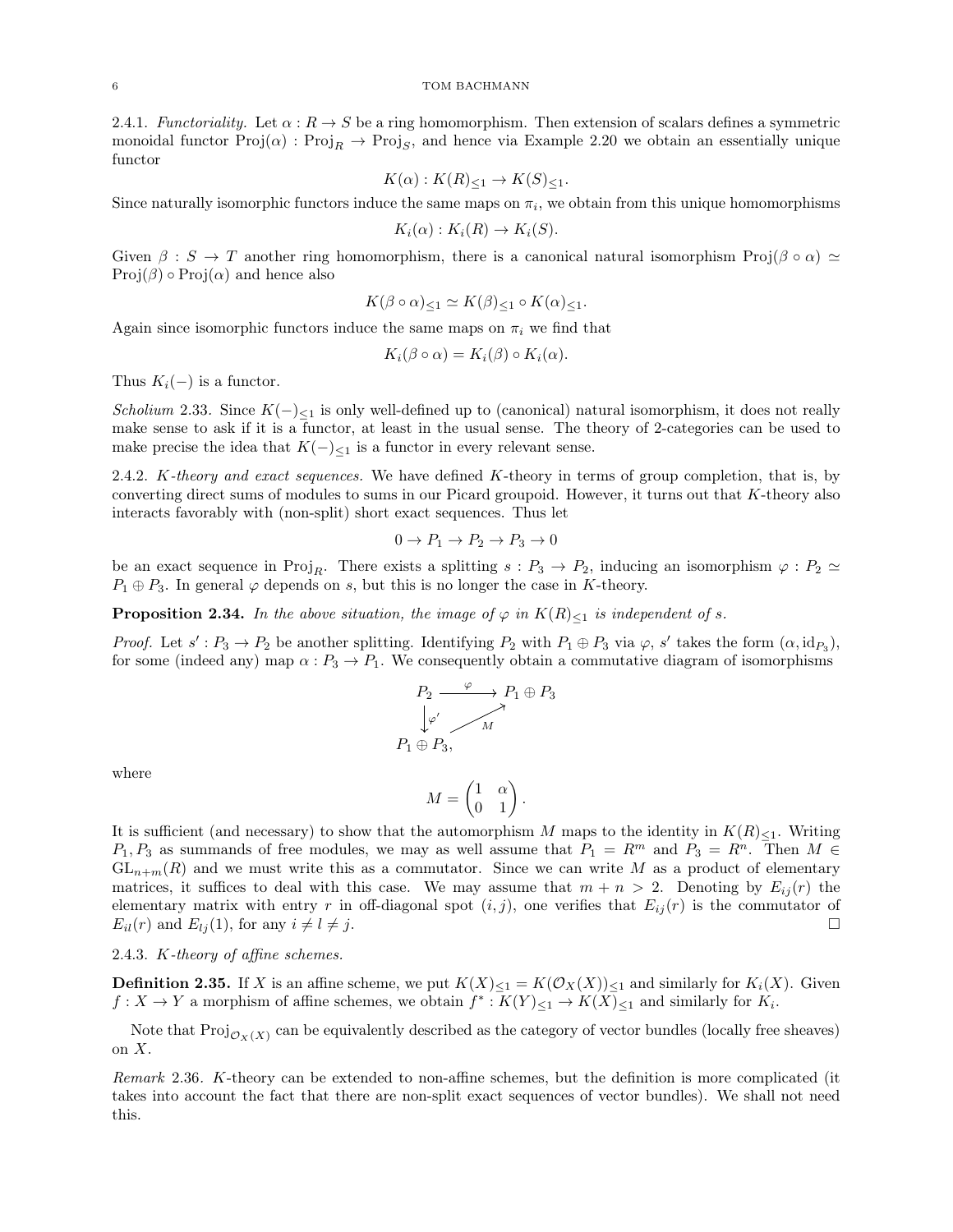#### 3. The (homotopy) category of framed correspondences

<span id="page-6-0"></span>In this section we define the category  $\mathrm{hCor}^{\text{fr}}_A$ , which is the basis for the definition of presheaves with framed transfers. The definition can be extracted from  $[EHK+21, §3.2.2]$  $[EHK+21, §3.2.2]$ , but we give a self-contained account.

3.1. The stable normal bundle. Let  $f : X \to Y$  be an lci morphism of affine schemes. Being locally of finite type and affine, we may factor  $f$  as  $X \stackrel{i}{\hookrightarrow} \mathbb{A}^n_Y \to Y$ , for some  $n \geq 0$ . Then i is automatically a regular immersion, and so the conormal sheaf  $C_i$  is locally free. We now put

$$
L_f^i = C_i - \Omega^1_{\mathbb{A}_Y^n/Y}|_X \in K(X)_{\leq 1}.
$$

Remark 3.1. Of course  $\Omega^1_{\mathbb{A}^n_Y/Y}|_X \simeq \mathcal{O}_X^n$ .

Scholium 3.2. What we really mean by this definition is that  $L_f^i$  is a pair  $(M, \eta)$ , where  $M \in K(X)_{\leq 1}$  and  $\eta$  is an isomorphism between  $M + \Omega^1_{\mathbb{A}^n_Y/Y}|_X$  and  $C_i$  in  $K(X)_{\leq 1}$ . If  $(M', \eta')$  is another such pair, then there is a unique isomorphism  $M \simeq M'$  compatible with the other data; see also Remark [2.16.](#page-3-4)

It turns out that  $L_f^i$  is essentially independent of *i*.

Theorem 3.3.  $\stackrel{j}{\hookrightarrow} \mathbb{A}^m_Y \to Y$  be another factorization of f. We construct an isomorphism  $\alpha_{ij}: L_f^i \simeq L_f^j \in K(X)_{\leq 1}.$ 

(2) Let  $X \stackrel{k}{\hookrightarrow} \mathbb{A}^p_Y \to Y$  be yet another factorization of f. Then the following diagram commutes in  $K(X)_{\leq 1}$ 



Once this is proved, we find that for all relevant purposes,  $L_f^?$  is independent of the chosen factorization. We write  $L_f \in K(X)_{\leq 1}$  for this canonically defined object. If no confusion can arise, we also denote this as  $L_{X/Y}$ . It satisfies the following further "properties".

**Theorem 3.4.** (3) Let  $g: Y \to Z$  be lci, with Z affine. We construct

$$
\beta_{g,f}: L_{X/Z} \simeq L_{X/Y} + f^* L_{Y/Z} \in K_{\leq 1}(X).
$$

(4) Given furthermore  $h: Z \to W$  lci, with Z affine, the following diagram commutes

$$
L_{X/W} \longleftrightarrow L_{X/Z} + (gf)^* L_{Z/W}
$$
  
\n
$$
\updownarrow
$$
  
\n
$$
L_{X/Y} + f^* L_{Y/W} \longleftrightarrow L_{X/Y} + g^* L_{Y/Z} + (gf)^* L_{Z/W}.
$$

Here all isomorphisms are induced by instances of  $\beta$ .

(5) Suppose given a cartesian square

$$
X' \xrightarrow{p'} X
$$
  

$$
f' \downarrow \qquad f \downarrow
$$
  

$$
Y' \xrightarrow{p} Y.
$$

Assume  $Y'$  is affine and either  $f$  or  $p$  is flat. We construct

$$
\gamma_{f,p}: L_{X'/Y'} \simeq p'^* L_{X/Y} \in K(X')_{\leq 1}.
$$

(6) Given another morphism of affine schemes  $q: Y'' \to Y'$ , set  $X'' = Y'' \times_{Y'} X'$ , and so on. Assume that either  $f$  is flat or both  $p$  and  $q$  are. Then up to the natural identifications we have

$$
\gamma_{f',q} \circ \gamma_{f,p} = \gamma_{f,qp} \in \text{Hom}_{K(X'')_{\leq 1}}(L_{X''/Y''}, (q'p')^*L_{X/Y}).
$$

(7) β and  $\gamma$  are compatible in the evident way.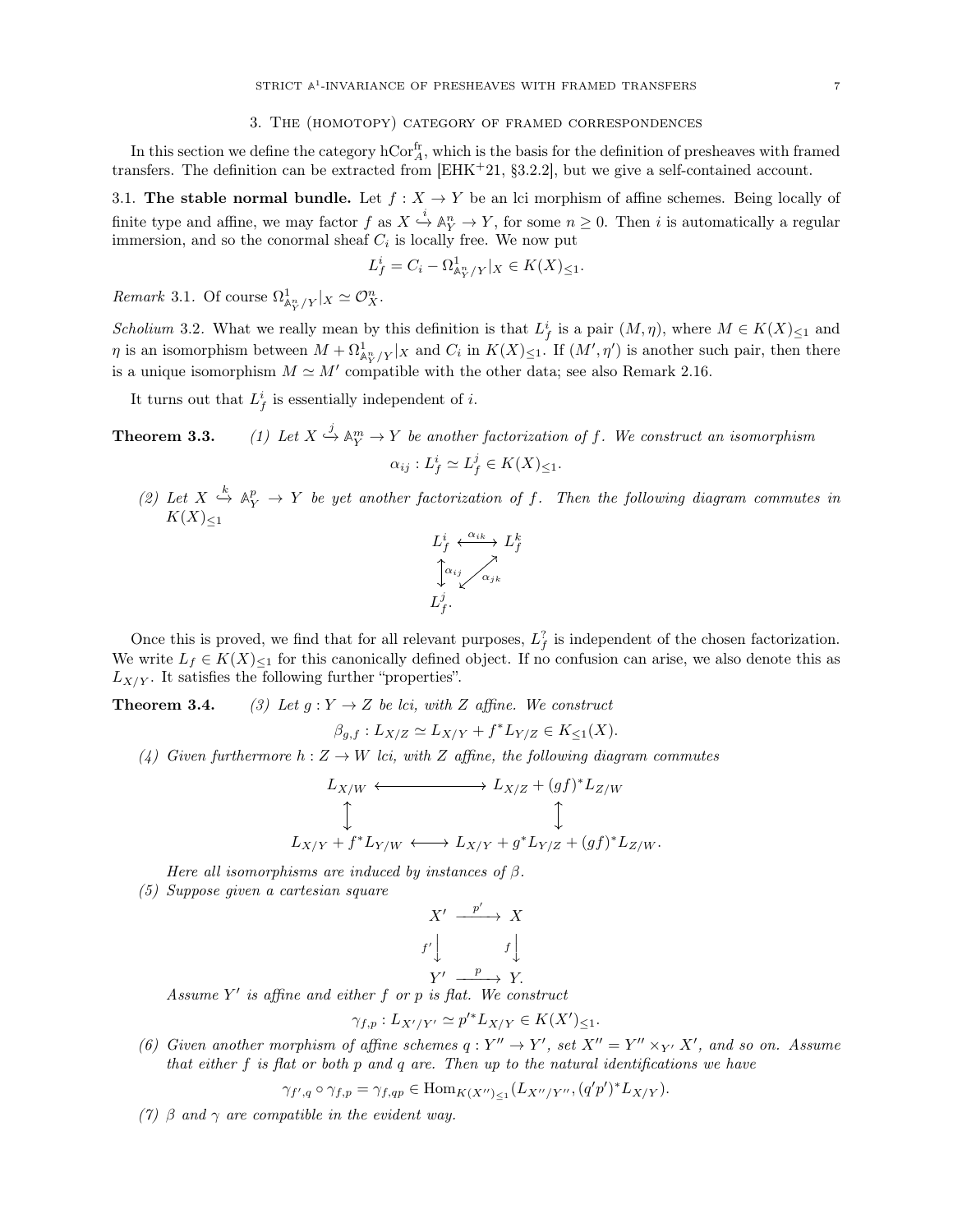(8) Suppose that f is étale. We construct

$$
\delta_f: L_f \simeq 0 \in K(X)_{\leq 1}.
$$

The isomorphism  $\delta$  is compatible with composition and base change (i.e.  $\beta$  and  $\gamma$ ) in the evident way.

*Proof of Theorems [3.3](#page-0-2) and [3.4.](#page-0-2)* (1) Consider  $X \hookrightarrow (i, j) \mathbb{A}^{n+m}$ . This provides yet another factorization, and it suffices to compare  $L_f^i$  and  $L_f^{(i,j)}$  $\bar{c}_1^{(i,j)}$ . The embedding  $X \hookrightarrow j\mathbb{A}^m$  corresponds to regular functions  $\bar{c}_1, \ldots, \bar{c}_m$ on X. Consider the embedding  $A^n \hookrightarrow hA^{n+m}$  corresponding to the regular functions  $(x_1, \ldots, x_n, c_1, \ldots, c_m)$ on  $\mathbb{A}^n$ , where  $x_i$  is the *i*-th coordinate and  $c_j$  lifts  $\bar{c}_j$ . Then the composite hi is  $(i, j)$ . Using the short exact sequence for the conormal sheaf in a composite of regular immersions and the interaction of exact sequences with  $K$ -theory (Proposition [2.34\)](#page-5-0), we find that

$$
C_{X/\mathbb{A}^{m+n}} \simeq C_{X/\mathbb{A}^n} + C_{\mathbb{A}^n/\mathbb{A}^{m+n}}|_X \in K(X)_{\leq 1}.
$$

Since the closed embedding h is cut out by  $(x_{n+i} - c_i)_{1 \leq i \leq m}$ , the second conormal sheaf is canonically isomorphic to  $\mathcal{O}^m$ . It follows that

$$
L_f^{(i,j)} \simeq C_{X/\mathbb{A}^n} + C_{\mathbb{A}^n/\mathbb{A}^{m+n}}|_X - \mathcal{O}^{m+n} \simeq C_{X/\mathbb{A}^n} - \mathcal{O}^n \simeq L_f^i,
$$

defining the desired isomorphism.

(3) Consider the diagram



in which all maps are the evident ones, and the square is cartesian. We find that

$$
C_{X/\mathbb A_Z^{n+m}} \simeq C_{X/\mathbb A^n} + C_{\mathbb A_Y^n/\mathbb A_Z^{n+m}}|_X \simeq C_{X/\mathbb A^n} + C_{Y/\mathbb A_Z^m}|_X,
$$

where we have also used the stability of conormal sheaves under flat base change. From this we produce the desired isomorphism, as before.

(5) Consider the diagram of cartesian squares

$$
X' \xrightarrow{p'} X
$$
  
\n
$$
\downarrow \qquad \qquad \downarrow
$$
  
\n
$$
\mathbb{A}_{Y'}^n \xrightarrow{p} \mathbb{A}_Y^n
$$
  
\n
$$
Y' \xrightarrow{p} Y.
$$

The assumptions imply that  $X' \to \mathbb{A}^n_{Y'}$  is a regular immersion. It follows that  $C_{X/\mathbb{A}^n_Y}|_{X'} \simeq C_{X'/\mathbb{A}^n_{Y'}}$ , from which we obtain the desired isomorphism as before.

(8) Since  $X \to Y$  is smooth, we have an exact sequence

$$
0 \to C_{X/\mathbb{A}^n_Y} \xrightarrow{d} \Omega^1_{\mathbb{A}^n_Y/Y} \to \Omega^1_{X/Y} \to 0.
$$

Since  $X/Y$  is étale,  $\Omega^1_{X/Y} = 0$  and so d is an isomorphism. This yields

$$
L_{X/Y} = C_{X/\mathbb{A}_Y^n} - \Omega^1_{\mathbb{A}_Y^n/Y} \simeq 0,
$$

as needed.

It remains to show that the stated compatibilities hold. This is tedious but straightforward.  $\Box$ 

Example 3.5. Let  $X \to Y$  be a regular immersion. Then we have the "factorization"  $X \to \mathbb{A}^0_Y \to Y$ , showing that  $L_{X/Y} \simeq N_{X/Y}$ .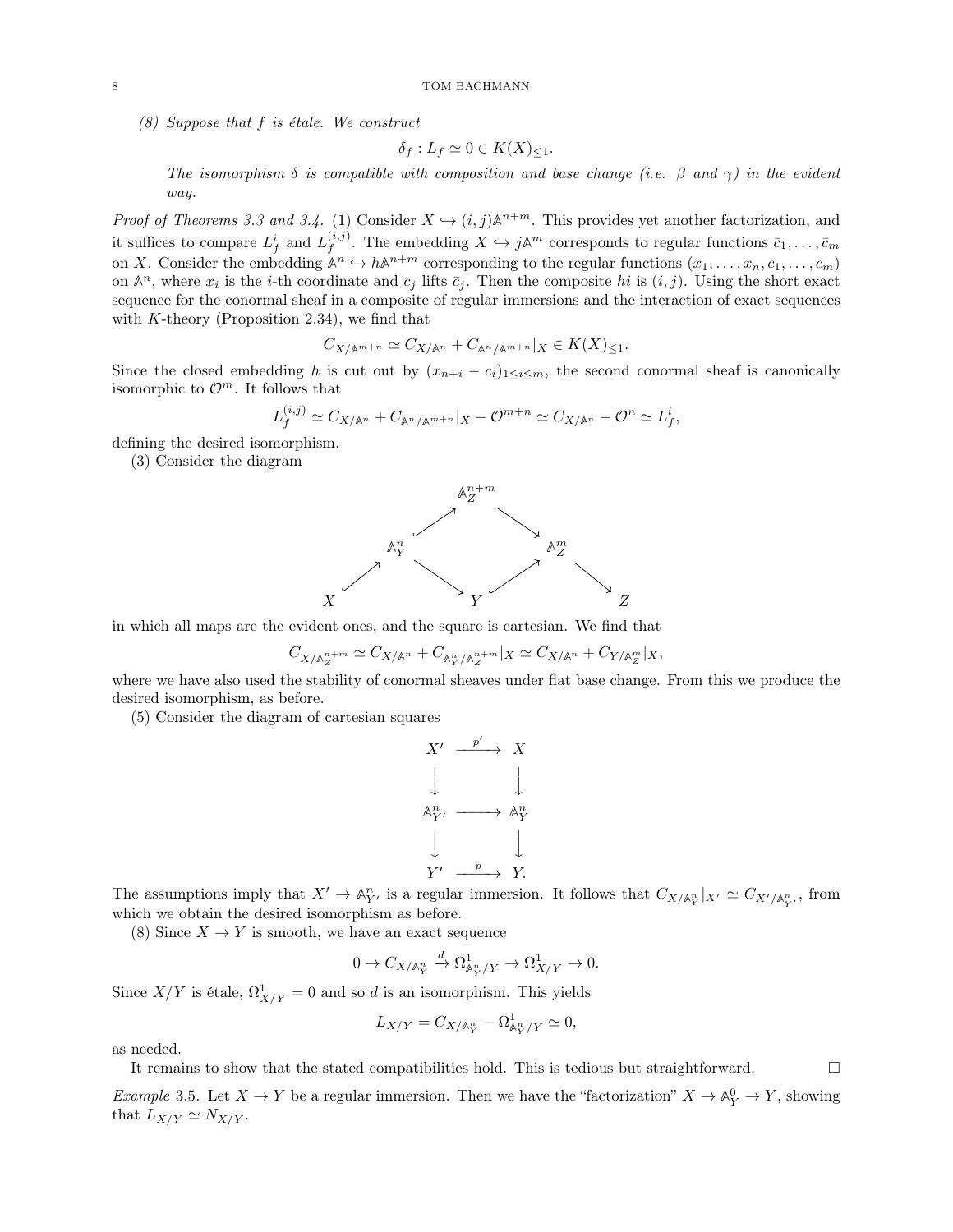Example 3.6. Let  $X \to Y$  be smooth, and  $X \to \mathbb{A}^n_Y \to Y$  a factorization. Then one has the exact sequence

$$
0 \to N_{X/\mathbb{A}^1_Y} \to \Omega^1_{\mathbb{A}^n_Y/Y} \to \Omega^1_{X/Y} \to 0.
$$

It follows that

$$
L_{X/Y} \simeq N_{X/\mathbb{A}^1_Y} - \Omega^1_{\mathbb{A}^n_Y/Y} \simeq -\Omega^1_{X/Y}.
$$

### 3.2. The groupoid of framed correspondences.

**Definition 3.7.** Let A be an affine scheme, and  $X, Y \in \text{Aff}_A$ . A framed correspondence from X to Y over A consists of

- a finite syntomic morphism (of A-schemes)  $Z \to X$ ,
- any morphism (of A-schemes)  $Z \to Y$ , and
- an isomorphism

$$
\tau: L_{Z/X} \simeq 0 \in K(Z)_{\leq 1}.
$$

We think of framed correspondences as some kinds of generalized maps, and often write  $\alpha: X \rightsquigarrow Y$  to mean that  $\alpha$  is a framed correspondence from X to Y (over A). We often summarize the data of a framed correspondence in a diagram



In this case the label p is the name of the morphism  $Z \to X$ , q is the name of  $Z \to Y$ , and  $\tau$  is the trivialization of  $L_{Z/X}$ ; any of these may be omitted for clarity.

Remark 3.8. Let  $p: Z \to X$  be finite syntomic. Then it may or may not be the case that  $L_p$  is isomorphic to 0 in  $K(Z)_{\leq 1}$ . If so, then the set of such isomorphisms is a torsor over  $K_1(Z)$ .

**Definition 3.9.** Let  $X, Y \in \text{Aff}_{A}$  and suppose given two framed correspondences



An isomorphism between  $\alpha$  and  $\alpha'$  consists of an isomorphism  $f: Z \to Z'$  such that the following diagram commutes



and the composite

$$
L_{Z/X} \simeq L_{Z'/X}|_Z + L_{Z/Z'} \stackrel{\tau'}{\simeq} 0 + 0 \simeq 0 \in K(Z)_{\leq 1}
$$

is  $\tau$ . (Here we have also used Theorem [3.4\(](#page-0-2)3,8).)

Definition 3.10. Isomorphism of framed correspondences can be composed in an evident way. We hence obtain the groupoid of framed correspondences  $\text{Cor}^{\text{fr}}_{A}(X, Y)_{\leq 1}$ .

3.3. The category  $\mathrm{hCor}^{\mathrm{fr}}_{A}$ .

**Definition 3.11.** Let  $X_1, X_2, X_3 \in \text{Aff}_A$  and

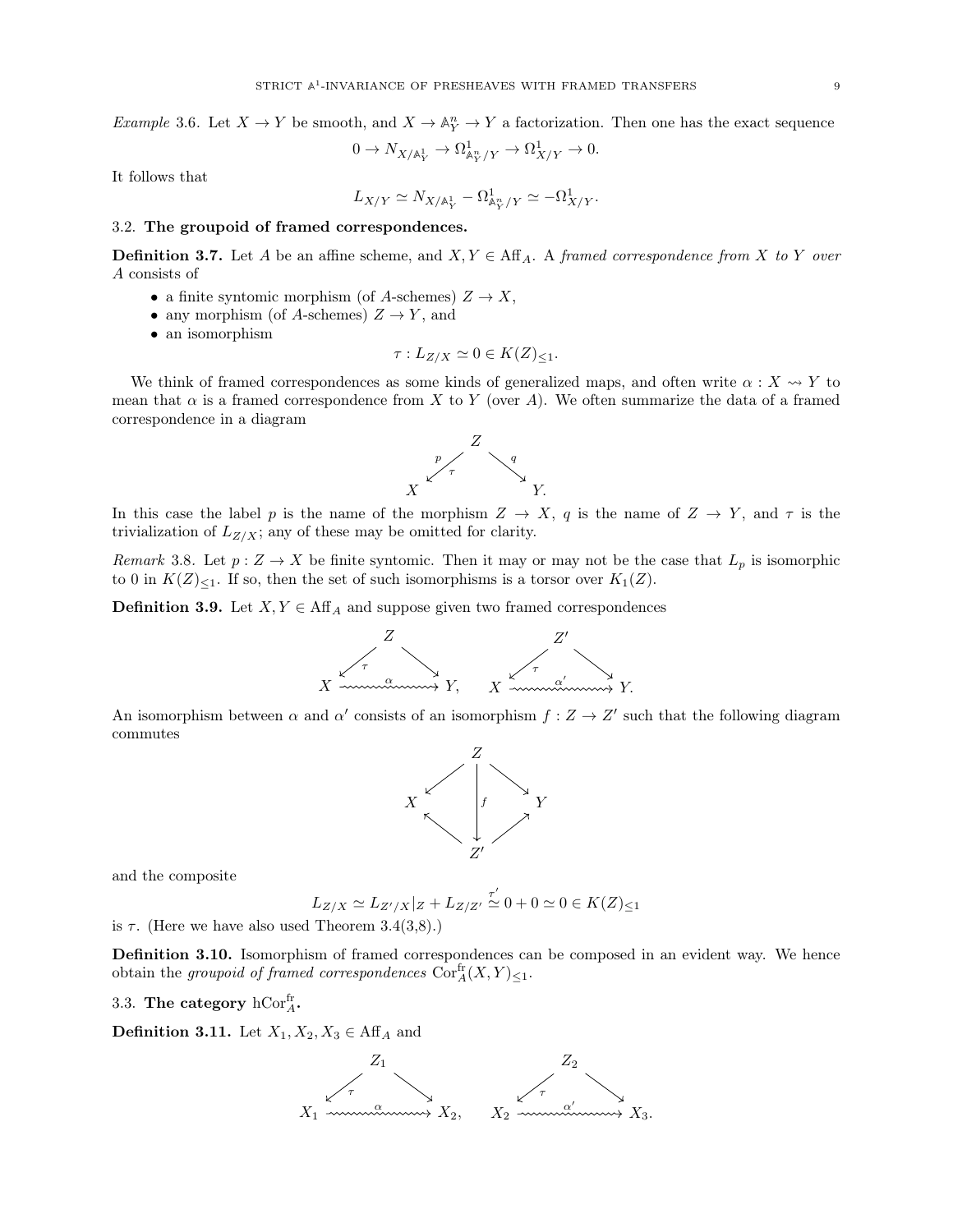be framed correspondences. Consider the diagram



in which the square is cartesian. We have an isomorphism

$$
L_{Z/X_1} \simeq L_{Z/Z_1} + L_{Z_1/X} |_{Z} \simeq L_{Z_2/X_2} |_{Z} + L_{Z_1/X} |_{Z} \stackrel{\tau, \tau'}{\simeq} 0.
$$

 $\overline{a}$ 

This data defines a framed correspondence  $\alpha' \circ \alpha : X_1 \leadsto X_3$  called the *composition of*  $\alpha$  and  $\alpha'$ .

**Theorem 3.12.** There is a category  $hCor_A^{\text{fr}}$  as follows. The objects are the affine A-schemes, the set of morphisms from X to Y is  $\pi_0(\mathrm{Cor}^{\mathrm{fr}}_A(X,Y)_{\leq 1})$  (i.e. framed correspondences up to isomorphism), and  $[\alpha'] \circ [\alpha] = [\alpha' \circ \alpha].$ 

Proof. Straightforward verification.

<span id="page-9-0"></span>**Lemma 3.13.** There is a functor  $\text{Aff}_A \to \text{hCor}_A^{\text{fr}}$  which is the identity on objects and sends a morphism  $X \rightarrow Y$  to the framed correspondence



where  $p = id$  and  $\tau$  is the canonical isomorphism (e.g. obtained via Theorem [3.4\(](#page-0-2)8)).

Scholium 3.14. Just as there is a "higher version"  $K(R)$  of  $K(R)_{\leq 1}$ , which is an " $\infty$ -groupoid", there is a "higher version"  $Cor_A^{\text{fr}}$  of hCor $_A^{\text{fr}}$  which is an " $\infty$ -category". Presheaves of sets on Cor $_A^{\text{fr}}$  are the same as presheaves on  $hCor_A^{\text{fr}}$ ; this is what allows us to eschew the infinitudes. On the other hand, when considering presheaves of ∞-groupoids, the differences become pronounced.

Moreover, using more complicated definitions of K-theory valid for non-affine schemes, the category (h)Cor $_A^{\mbox{\scriptsize{\rm fr}}}$  can be enlarged to also contain non-affine schemes.

Remark 3.15. There is a variant of the theory of framed correspondences, where  $\tau$  (i.e. the framing) is omitted from the definitions. This yields a groupoid  $Cor_A^{fsyn}(X, Y)_{\leq 1}$  and a category  $hCor_A^{fsyn}$ . We shall not use this in the sequel.

3.4. **Examples of presheaves with framed transfer.** Suppose  $F \in \mathcal{P}(\text{SmAff}_k)$  is  $\mathbb{A}^1$ -invariant. We may wish to prove that F is strictly  $\mathbb{A}^1$ -invariant. By the main theorem, it will suffice to find  $\tilde{F} \in \mathcal{P}(\mathrm{hCor}_k^{\mathrm{fr}})$ extending F. Suppose instead that we can find  $\hat{F} \in \mathcal{P}(\text{hCor}_k^{\text{fsyn}})$  extending F. Then we can restrict  $\hat{F}$  along the evident functor  $hCor_k^{\text{fr}} \to hCor_k^{\text{fsyn}}$  to obtain  $\tilde{F}$ . In other words, providing F with transfers in the sense of  $hCor_k^{\text{fsyn}}$  is *harder* than providing it with transfers in the sense of  $hCor_k^{\text{fr}}$ . We shall consider two examples to illustrate the difference.

Consider first the presheaf  $F(X) = K_0(X)$ , i.e. the group completion of the set of isomorphism classes of vector bundles. To lift this to hCor<sup>fsyn</sup>, for every finite syntomic morphism  $p: X \to Y$  we must find a transfer map  $p_* : K_0(X) \to K_0(Y)$ . Viewing a vector bundle V on X as a locally free sheaf, we have the sheaf  $p_*V$  on Y. Since p is finite flat,  $p_*V$  is locally free again. Clearly  $p_*(V \oplus W) \simeq p_*(V) \oplus p_*(W)$ . It follows that there is an induced map  $p_* : K(X)_{\leq 1} \to K(Y)_{\leq 1}$ , and taking  $\pi_0$  we obtain the desired transfer. One may prove that this lifts  $K_0(-)$  to a presheaf on hCor<sup>fsyn</sup>.

Now we shall consider a variant of this construction which does not lift to  $hCor_k^{fsyn}$ , but which *does* lift to hCor<sup>fr</sup>. By a *symmetric bilinear bundle* on X we mean a pair of a vector bundle V and a bilinear map  $V \times V \to \mathcal{O}$  which is symmetric and such that the induced map  $V \to V^*$  is an isomorphism. Symmetric bilinear bundles can be added in an evident way, and we write  $GW_0(X)$  for the group completion of the set of isomorphism classes of symmetric bilinear bundles. This is clearly a functor on  $\mathrm{Aff}_k^{\mathrm{op}}$ . Now let  $p: X \to Y$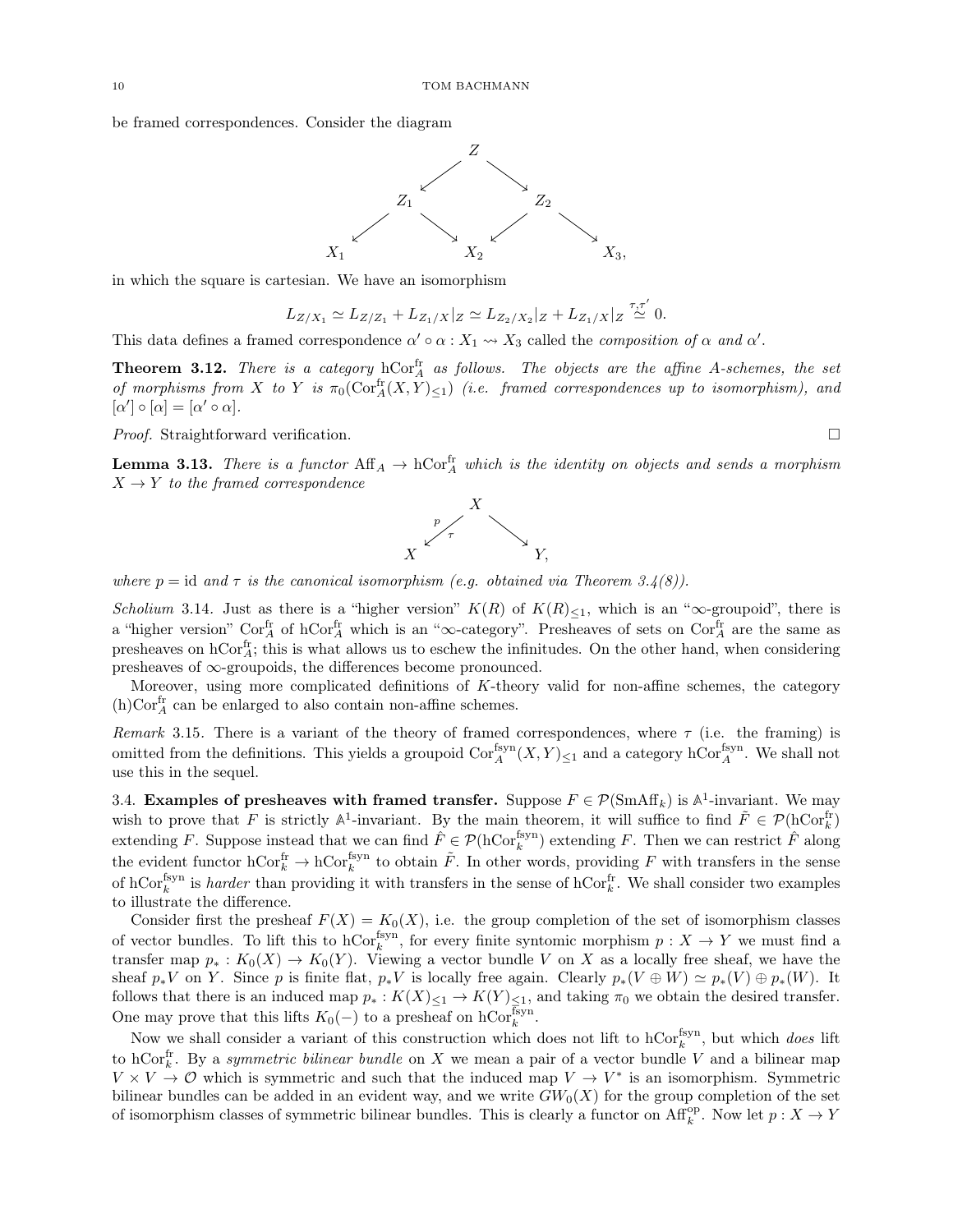by a finite syntomic morphism, and V a symmetric bilinear bundle on X. We would like to make  $p_*(V)$  into a symmetric bilinear bundle on Y. The functor  $p_*$  is lax symmetric monoidal, so we obtain a symmetric map  $p_*(V) \otimes p_*(V) \to p_*(\mathcal{O}_X)$ . However, to turn this into a symmetric bilinear form in a natural way, surely we need a (reasonable) further map  $p_*(\mathcal{O}_X) \to \mathcal{O}_Y$  to compose with. Duality theory in algebraic geometry shows that

$$
\text{Hom}(p_*(\mathcal{O}_X), \mathcal{O}_Y) \simeq \text{Hom}(\mathcal{O}_X, \det L_p).
$$

Here we have used a functor det :  $K(X)_{\leq 1} \to Shv(X)$  induced by the determinant of a vector bundle. Consequently we can build a natural transfer whenever we are provided with a trivialization of det  $L_p$ , for example, if we are provided with a trivialization of  $L_p$  itself. One may prove that this construction lifts  $GW_0(-)$  to a presheaf on hCor $_{k}^{\text{fr}}$ .

4. MORE ABOUT 
$$
hCor_k^{\text{fr}}
$$

### <span id="page-10-0"></span>4.1. Semiadditive categories.

**Definition 4.1.** A category C is called *pointed* there exists an object  $0 \in \mathcal{C}$  which is both initial and final, i.e., for every  $X \in \mathcal{C}$  we have  $\text{Hom}(X, 0) = * = \text{Hom}(0, X)$ .

Remark 4.2. Equivalently, C has an initial object  $\emptyset$ , a final object \*, and the unique map  $\emptyset \to *$  is an isomorphism.

**Definition 4.3.** A pointed category C is called *semiadditive* if for all  $X, Y \in \mathcal{C}$  the sum X II Y and the product  $X \times Y$  exist, and the canonical map

$$
X \amalg Y \simeq (X \times 0) \amalg (0 \times Y) \to (X \times Y) \amalg (X \times Y) \to X \times Y
$$

is an isomorphism. We write  $X \oplus Y$  for the common object  $X \amalg Y \simeq X \times Y$ .

**Lemma 4.4.** The category  $hCor_A^{\text{fr}}$  is semiadditive. The 0 object corresponds to the empty scheme, and the  $operation \oplus corresponds to the disjoint union of schemes.$ 

*Proof.* We have  $Sch_{\emptyset} \simeq {\emptyset}$  and  $K(\emptyset)_{\leq 0} \simeq *$ . From this we deduce that

$$
\mathrm{Cor}^{\mathrm{fr}}_A(\emptyset,Z) \simeq * \simeq \mathrm{Cor}^{\mathrm{fr}}_A(Z,\emptyset)
$$

for any  $Z \in \text{Aff}_A$ , i.e., hCor $_A^{\text{fr}}$  is pointed.

Now let  $X, Y \in \text{Aff}_{A}$ . We get  $\text{Sch}_{X \amalg Y} \simeq \text{Sch}_X \times \text{Sch}_Y$ , and also  $K(X \amalg Y)_{\leq 1} \simeq K(X)_{\leq 1} \times K(Y)_{\leq 1}$ . From this one easily deduces that

$$
\mathrm{Cor}^{\mathrm{fr}}_A(X \amalg Y, Z) \simeq \mathrm{Cor}^{\mathrm{fr}}_A(X, Z) \times \mathrm{Cor}^{\mathrm{fr}}_A(Y, Z) \quad \text{and} \quad \mathrm{Cor}^{\mathrm{fr}}_A(Z, X \amalg Y) \simeq \mathrm{Cor}^{\mathrm{fr}}_A(Z, X) \times \mathrm{Cor}^{\mathrm{fr}}_A(Z, Y),
$$

naturally in  $X, Y, Z \in \text{Aff } A$ . This implies semiadditivity.

## 4.2. Presheaves on a semiadditive category.

**Definition 4.5.** Let C be a category with finite coproducts. Denote by  $\mathcal{P}_{\Sigma}(\mathcal{C})_{\leq 0} \subset \text{Fun}(\mathcal{C}^{\text{op}}, \text{Set})$  the subcategory of those presheaves  $F$  such that

$$
F(X \amalg Y) \xrightarrow{(i_X^*, i_Y^*)} F(X) \times F(Y)
$$

is an isomorphism for all  $X, Y \in \mathcal{C}$ , and  $F(\emptyset) = *$ . We sometimes call the objects in  $\mathcal{P}_{\Sigma}(\mathcal{C})_{\leq 0}$   $\Sigma$ -presheaves or even  $\Sigma$ -sheaves.

Scholium 4.6. Let  $F: \mathcal{A} \to \mathcal{B}$  be any functor, and  $p: I \to \mathcal{A}$  a diagram. Assume that p has a limit L, and  $F \circ p : I \to \mathcal{B}$  has a limit L'. There is a canonical map  $F(L) \to L'$ , induced by the maps  $F(L \to p(x))$ for  $x \in I$  and the universal property of L'. We say that F preserves the limit of p if  $F(L) \to L'$  is an isomorphism. More generally, it makes sense to ask if  $F$  preserves all limits of a certain shape (or shapes), assuming all such limits exist in  $A$  and  $B$ .

Now if C has finite coproducts, then  $\mathcal{C}^{op}$  has finite products, and the condition for  $F: \mathcal{C}^{op} \to \mathcal{S}$ et to be in  $\mathcal{P}_{\Sigma}(\mathcal{C})_{\leq 0}$  is precisely equivalent to asking that F preserves all finite products (including the empty one). For this reason we also write

$$
\mathcal{P}_{\Sigma}(\mathcal{C})_{\leq 0} := \mathrm{Fun}^{\times}(\mathcal{C}^{\mathrm{op}}, \mathrm{Set}).
$$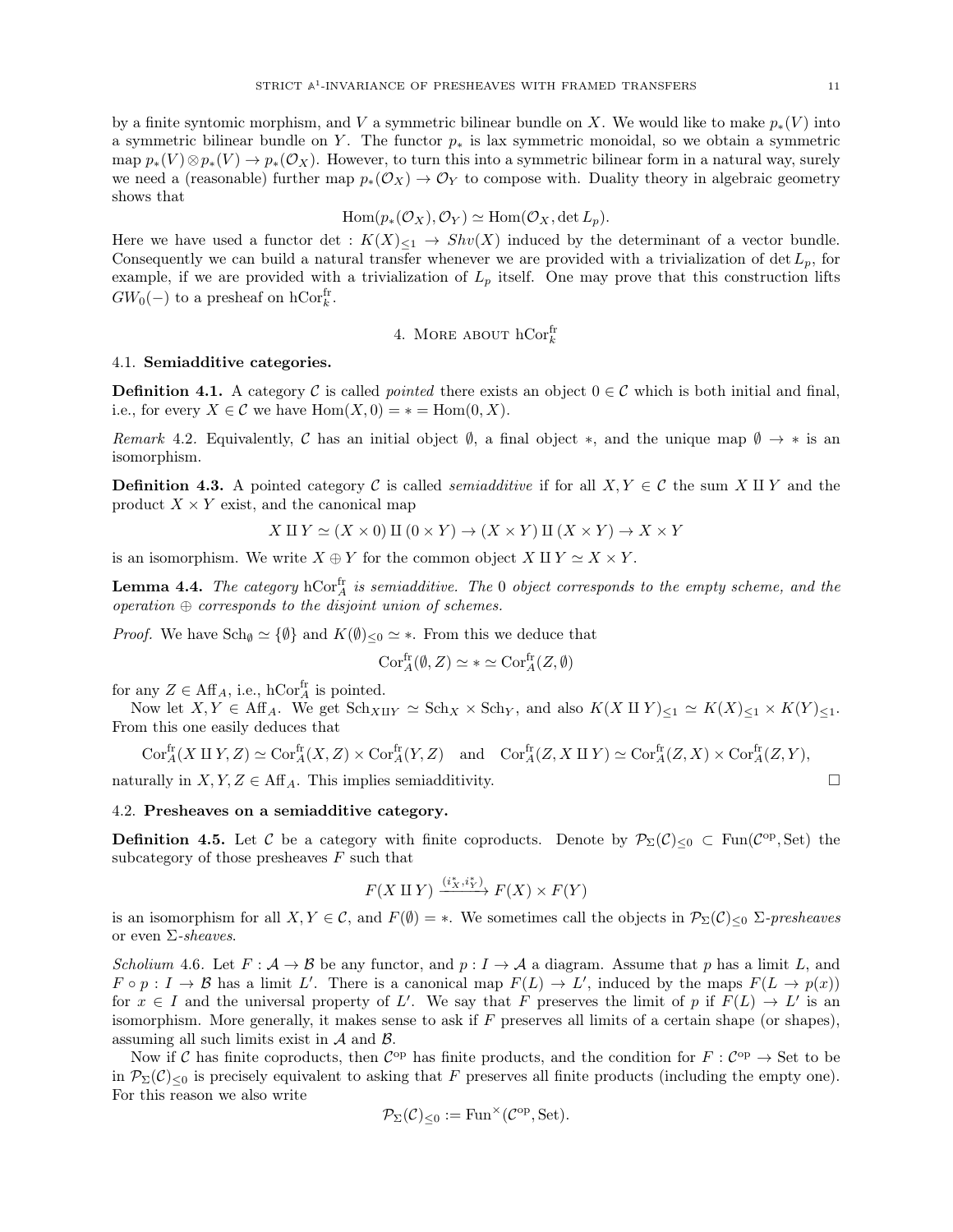**Construction 4.7.** Let C be semiadditive,  $F \in \mathcal{P}_{\Sigma}(\mathcal{C})$  and  $X \in \mathcal{C}$ . Define an operation  $+ : F(X) \times F(X) \rightarrow$  $F(X)$  via the composite

$$
F(X) \times F(X) \simeq F(X \oplus X) \xrightarrow{\Delta^*} F(X),
$$

where  $\Delta: X \to X \oplus X \simeq X \times X$  is the diagonal.

<span id="page-11-0"></span>**Lemma 4.8.** In the above situation,  $(F(X), +)$  is a commutative monoid, natural in  $X \in \mathcal{C}$ .

Proof. Commutativity of the addition operation corresponds to the fact that the composite

$$
X \xrightarrow{\Delta} X \oplus X \xrightarrow{\tau} X \oplus X
$$

coincides with  $\Delta$ , where  $\tau$  is the swap map. Similarly associativity follows from the fact that

$$
X \xrightarrow{\Delta, \mathrm{id}} (X \oplus X) \oplus X \simeq X \oplus X \oplus X
$$

is the triple diagonal, and similarly for (id,  $\Delta$ ) in place of  $(\Delta, id)$ . Naturality of the monoid structure along  $f: X \to Y \in \mathcal{C}$  follows from the following commutative diagram in  $\mathcal{C}$ 

$$
X \xrightarrow{\Delta} X \oplus X
$$
  

$$
f \downarrow \qquad f \oplus f \downarrow
$$
  

$$
Y \xrightarrow{\Delta} Y \oplus Y.
$$

<span id="page-11-1"></span>**Lemma 4.9.** Let C be semiadditive,  $X \in \mathcal{C}$  and  $F \in \text{Fun}^\times(\mathcal{C}^{\text{op}},\text{AbMon})$ . The map

$$
F(X) \times F(X) \simeq F(X \oplus X) \xrightarrow{\Delta^*} F(X)
$$

is addition in the commutative monoid  $F(X)$ .

Proof. The composite

$$
F(X) \times F(X) \xrightarrow{p_1^* + p_2^*} F(X \oplus X) \simeq F(X) \times F(X)
$$

is the identity. Indeed composition with the first projection is  $i_1^* \circ (p_1^* + p_2^*)$  and  $p_1 i_1 = \text{id}$  whereas  $p_2 i_1 = 0$ , and similarly for the second projection. It follows that the composite in question is given by  $\Delta^* \circ (p_1^* + p_2^*) = id + id$ , as needed.  $\square$ 

<span id="page-11-3"></span>**Proposition 4.10.** Let C be semiadditive. The forgetful functor Fun<sup> $\times$ </sup>(C<sup>op</sup>, AbMon)  $\rightarrow$   $\mathcal{P}_{\Sigma}(\mathcal{C})_{\leq 0}$  is an equivalence of categories.

Proof. Lemma [4.8](#page-11-0) supplies a functor in the other direction, and Lemma [4.9](#page-11-1) shows that the two functors are inverse isomorphisms.  $\mathbf{1}$  $\mathbf{1}$  $\mathbf{1}$ 

**Definition 4.11.** Let  $F \in \mathcal{P}_{\Sigma}(\mathcal{C})_{\leq 0}$ , where C is semiadditive. We call F grouplike if each of the commutative monoids  $F(X)$  for  $X \in \mathcal{C}$  is an abelian group. Denote by  $\mathcal{P}_{\Sigma}(\mathcal{C})_{\leq 0}^{\text{gp}} \subset \mathcal{P}_{\Sigma}(\mathcal{C})_{\leq 0}$  the full subcategory on grouplike Σ-presheaves.

**Corollary 4.12.** The forgetful functor  $\text{Fun}^{\times}(\mathcal{C}^{\text{op}}, \text{Ab}) \to \mathcal{P}_{\Sigma}(\mathcal{C})_{\leq 0}$  is an equivalence onto  $\mathcal{P}_{\Sigma}(\mathcal{C})_{\leq 0}^{\text{gp}}$ .

*Proof.* Indeed Fun<sup> $\times$ </sup> ( $C^{op}$ , Ab)  $\subset$  Fun<sup> $\times$ </sup> ( $C^{op}$ , AbMon) is the subcategory of sectionwise grouplike functors, so this is immediate from Proposition [4.10.](#page-11-3)

**Definition 4.13.** We write  $\mathcal{P}_{Ab}(\mathcal{C})$  for the common category  $\mathcal{P}_{\Sigma}(\mathcal{C})_{\leq 0}^{\text{gp}} \simeq \text{Fun}^{\times}(\mathcal{C}^{\text{op}}, \text{Ab}).$ 

<span id="page-11-2"></span><sup>&</sup>lt;sup>1</sup>But the notion of isomorphism of categories is evil, so we do not state this stronger conclusion in the proposition.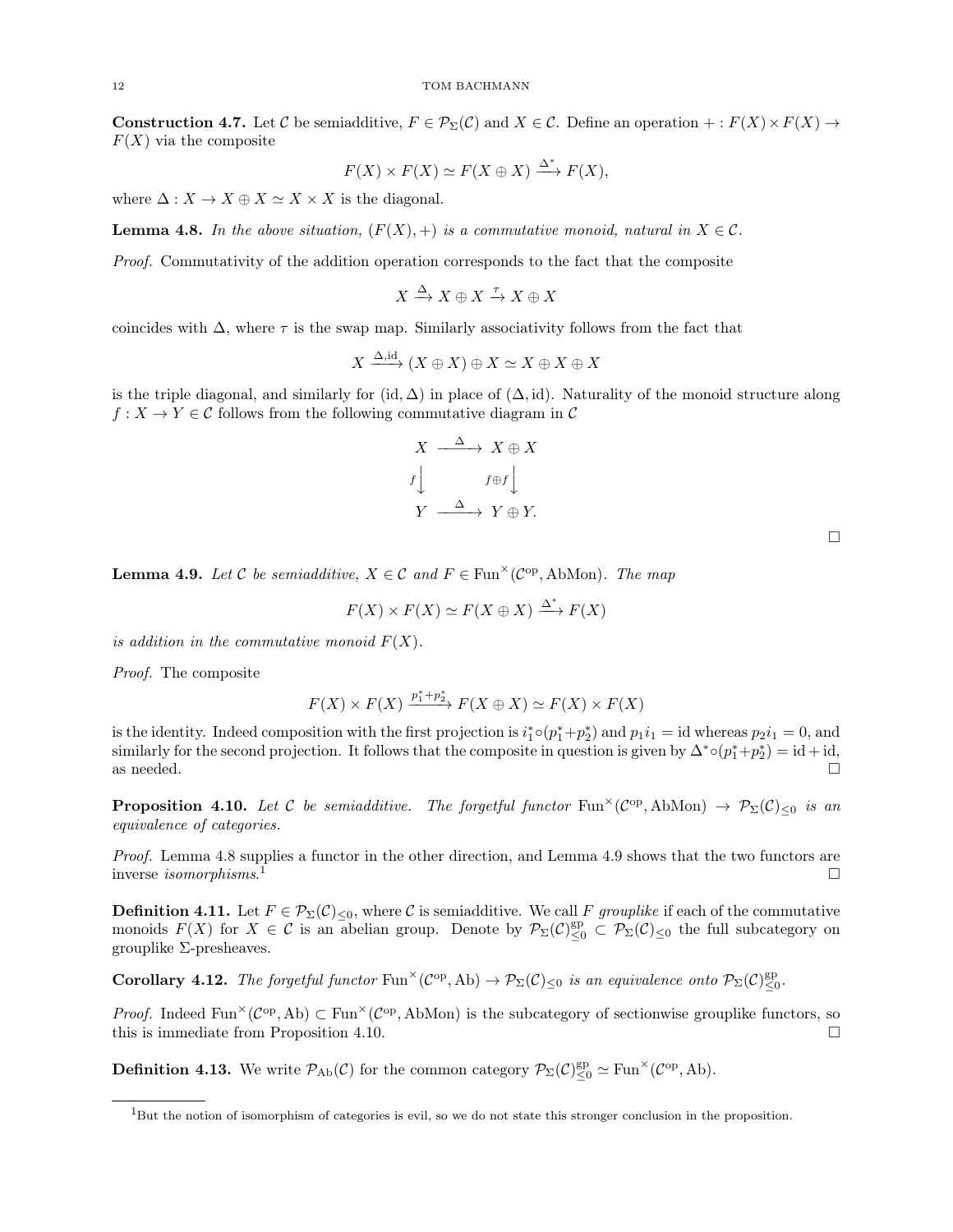4.3. Local group completion. Suppose that  $\mathcal C$  is a category with finite coproducts. The Yoneda embedding  $\mathcal{C} \to \text{Fun}(\mathcal{C}^{op}, \text{Set})$  factors through  $\mathcal{P}_{\Sigma}$ . Consequently, if  $\mathcal{C}$  is semiadditive, then for  $X, Y \in \mathcal{C}$  the set  $\text{Hom}_{\mathcal{C}}(X, Y)$  acquires a commutative monoid structure (being identified with the sections over X of the presheaf represented by  $Y$ ).

<span id="page-12-0"></span>Remark 4.14. Chasing through the definitions, we find that given  $f, g: X \to Y \in \mathcal{C}, f + g$  is given by the composite

$$
X \xrightarrow{\Delta} X \oplus X \xrightarrow{f \oplus g} Y \oplus Y \xrightarrow{\nabla} Y.
$$

We can group-complete the commutative monoids comprising the category  $C$ .

**Lemma 4.15.** Let C be semiadditive. There is a category  $C^{gp}$  with the same objects as C, and  $Hom_{C^{gp}}(X, Y) =$ Hom<sub>C</sub> $(X, Y)$ <sup>gp</sup>. The category  $\mathcal{C}^{gp}$  is semiadditive and the canonical functor  $\mathcal{C} \to \mathcal{C}^{gp}$  preserves finite coproducts.

*Proof.* Straightforward checking.  $\square$ 

The category  $\mathcal{C}^{\text{gp}}$  satisfies a universal property.

<span id="page-12-1"></span>**Lemma 4.16.** The forgetful functor  $\mathcal{P}_{\Sigma}(\mathcal{C}^{\text{gp}})_{\leq 0} \to \mathcal{P}_{\Sigma}(\mathcal{C})_{\leq 0}$  is an equivalence onto the subcategory of grouplike objects.

Proof. By Remark [4.14,](#page-12-0) the composite

$$
X \xrightarrow{\Delta} X \oplus X \xrightarrow{\mathrm{id}, -\mathrm{id}} X \oplus X \xrightarrow{\nabla} X
$$

is the zero map. This implies that if  $F \in \mathcal{P}_{\Sigma}(\mathcal{C}^{\text{gp}})_{\leq 0}$  and  $a \in F(X)$ , then  $a + (-id)^*(a) = 0$ ; hence  $F(X)$  is grouplike. The forgetful functor thus factors through  $\mathcal{P}_{\Sigma}(\mathcal{C})_{\leq 0}^{\text{gp}}$ . Next we claim that if  $F \in \mathcal{P}_{\Sigma}(\mathcal{C})^{\text{gp}}$  then F admits a *unique* extension to a presheaf on  $\mathcal{C}^{\text{gp}}$ . Granting this, we obtain a functor  $\mathcal{P}_{\Sigma}(\mathcal{C})^{\text{gp}} \to \mathcal{P}_{\Sigma}(\mathcal{C}^{\text{gp}})$ , and the two functors are seen to be inverse *isomorphisms*. It remains to prove the claim. If  $f \in Hom_{C^{gp}}(X, Y)$ then  $f = f_1 - f_2$ , where  $f_1, f_2 \in \text{Hom}_{\mathcal{C}}(X, Y)$  (not uniquely determined). The only choice for  $f^* : F(Y) \to$  $F(X)$  is  $f_1^* - f_2^*$ . It is straightforward to verify that this is well-defined, concluding the proof.

#### 4.4. Presheaves with framed transfers.

**Definition 4.17.** Let  $\mathcal{C} \subset Aff_k$  be closed under finite coproducts. Write  $\mathrm{hCor}_k^{\mathrm{fr}}(\mathcal{C}) \subset \mathrm{hCor}_k^{\mathrm{fr}}$  for the full subcategory on the objects of  $\mathcal{C}$ .

A presheaf with framed transfers (over k, relative to C) means an object of  $\mathcal{P}_{\text{Ab}}(\text{hCor}^{\text{fr}}_k(\mathcal{C}))$ .

The most common choice for us will be  $C = \text{SmAff}_k$ , the subcategory of smooth affine k-schemes. Note that for any  $\mathcal C$  as in the definition,  $\mathrm{hCor}^{\mathrm{fr}}_k(\mathcal C)$  is semiadditive.

Remark 4.18. Lemma [3.13](#page-9-0) yields a functor  $C \to \text{hCor}_k^{\text{fr}}(\mathcal{C})$ . Restriction along this turns an object of  $\mathcal{P}_{\mathrm{Ab}}(\mathrm{hCor}^{\mathrm{fr}}_k(\mathcal{C}))$  into an abelian presheaf on C itself, called the *underlying presheaf*.

4.5.  $\mathbb{A}^1$ -invariance. Let  $\mathcal{C} \subset \text{Aff}_k$  be closed under finite coproducts, and product with  $\mathbb{A}^1$ . We call  $F \in$  $\mathcal{P}_{\mathrm{Ab}}(\mathrm{hCor}^{\mathrm{fr}}_k(\mathcal{C}))$   $\mathbb{A}^1$ -invariant if the underlying presheaf is, that is, if given  $X \in \mathcal{C}$  the canonical map  $F(X) \to$  $F(X \times \mathbb{A}^1)$  is an isomorphism.

There are many equivalent characterizations of  $\mathbb{A}^1$ -invariance.

<span id="page-12-2"></span>**Lemma 4.19.** Let  $F \in \mathcal{P}_{\text{Ab}}(\mathcal{C})$ . The following conditions are equivalent:

- (1) F is  $\mathbb{A}^1$ -invariant, i.e., for  $X \in \mathcal{C}$  the canonical map  $p^* : F(X) \to F(X \times \mathbb{A}^1)$  is an isomorphism.
- (2) For  $X \in \mathcal{C}$  the canonical map  $i_0^*: F(X \times \mathbb{A}^1) \to F(X)$  is an isomorphism.
- (3) The maps  $p^*$  are surjective (for every X).
- (4) The maps  $i_0^*$  are injective (for every X).
- (5) The maps  $i_0^*$  and  $i_1^*$  are equal (for every X).

Here  $i_s: X \to X \times \mathbb{A}^1$  is the inclusions at  $s \in \mathbb{A}^1$ .

*Proof.* Since  $p \circ i_s = id$ , the map  $p^*$  is an isomorphism if and only if  $i_s^*$  is, in which case the two are inverse. Thus in particular  $i_0^* = (p^*)^{-1} = i_1^*$ . Hence (1) is equivalent to (2), and either implies (5). Moreover again since  $i_0^* p^* = id$ , the map  $p^*$  is always injective and  $i_0^*$  is always surjective, so that (1) is equivalent to (3) and (2) is equivalent to (4). It remains to prove that (5) implies any of the other conditions. Consider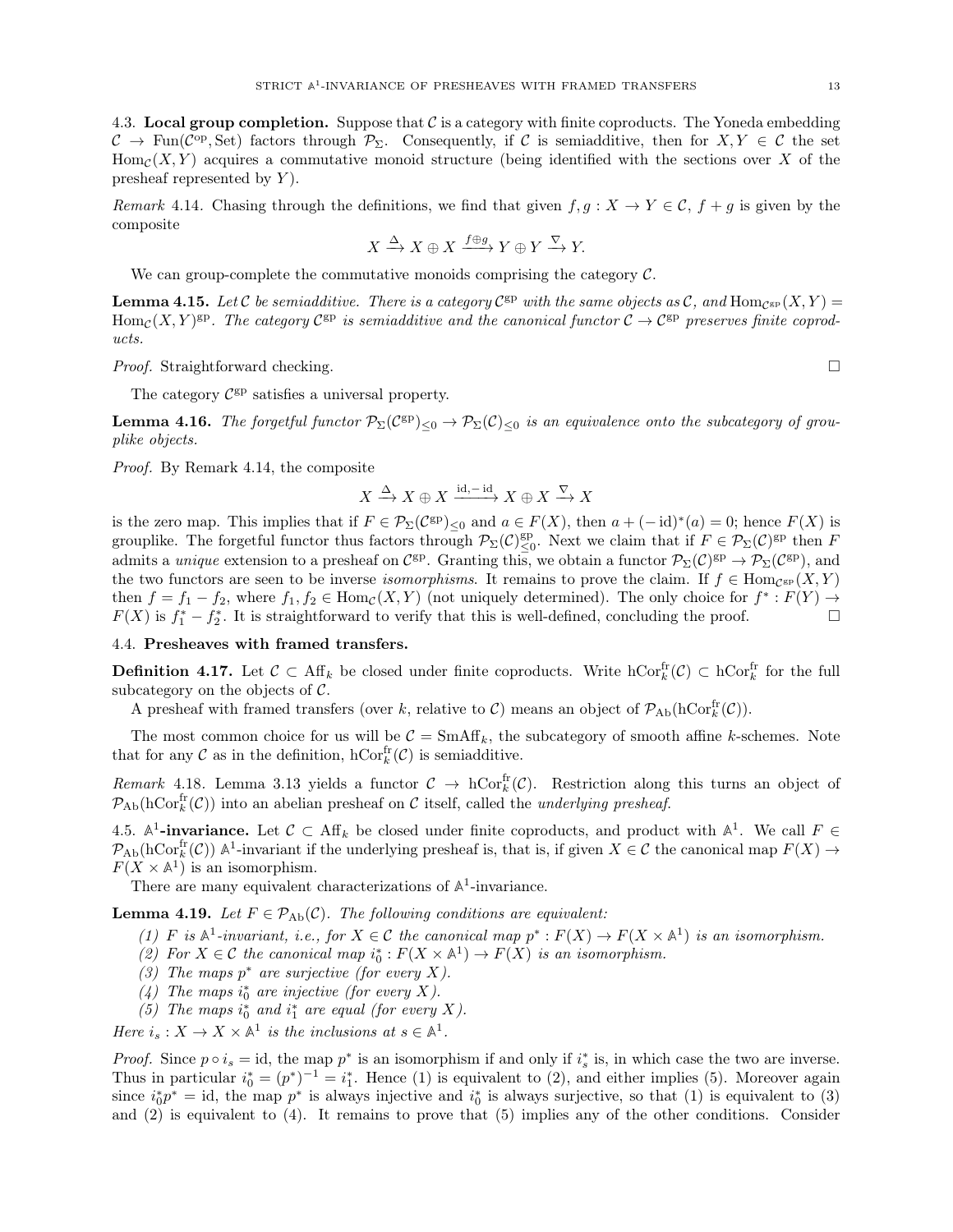the map  $m : \mathbb{A}^1 \times \mathbb{A}^1 \times X \to \mathbb{A}^1 \times X$  induced by multiplication  $(x, y, t) \mapsto (xy, t)$ . Then  $mi_0$  is the map  $(x, t) \mapsto (0, x, t) \mapsto (0, t)$ , i.e. the same as  $i_0p$ . On the other hand  $mi_1$  is the map  $(x, t) \mapsto (1, x, t) \mapsto (x, t)$ , i.e. the identity. It follows that

$$
p^*i_0^* = m^*i_0^* \stackrel{(5)}{=} m^*i_1^* = \mathrm{id}^*,
$$

and hence  $p^*$  is surjective as needed.

**Definition 4.20.** We write  $\mathcal{P}_{\text{Ab}}^{\mathbb{A}^1}(\text{hCor}^{\text{fr}}_k(\mathcal{C})) \subset \mathcal{P}_{\text{Ab}}(\text{hCor}^{\text{fr}}_k(\mathcal{C}))$  for the full subcategory on  $\mathbb{A}^1$ -invariant presheaves.

### Definition 4.21. Let

$$
\operatorname{hCor}^{\operatorname{fr}}_k(X,Y) = \operatorname{hCor}^{\operatorname{fr}}_k(X,Y)^{\operatorname{gp}}/\operatorname{im}\alpha,
$$

where  $\alpha: \mathrm{hCor}_k^{\mathrm{fr}}(\mathbb{A}^1 \times X, Y)^{\mathrm{gp}} \to \mathrm{hCor}_k^{\mathrm{fr}}(X, Y)^{\mathrm{gp}}$  is given by  $\alpha(h) = h \circ i_0 - h \circ i_1$ .

*Remark* 4.22. Two morphisms of the form  $h \circ i_0, h \circ i_1$  are called (directly)  $\mathbb{A}^1$ -homotopic.

<span id="page-13-2"></span>**Lemma 4.23.** We have a category  $hCor_k^{\text{fr}}(\mathcal{C})$  with the evident objects, mapping sets, and composition. It is semiadditive. The forgetful functor  $\mathcal{P}_{\text{Ab}}(\text{hCor}_{k}^{\text{fr}}(\mathcal{C})) \to \mathcal{P}_{\text{Ab}}(\text{hCor}_{k}^{\text{fr}}(\mathcal{C}))$  is an equivalence onto the subcategory of  $A^1$ -invariant presheaves.

*Proof.* The first assertion follows easily from the fact that  $\mathbb{A}^1$ -homotopic maps are stable under composition on either side. For the second assertion, since  $(hCor_k^{\text{fr}})^{\text{gp}}(\mathcal{C}) \to hCor_k^{\text{fr}}(\mathcal{C})$  is surjective on mapping sets, it follows from Lemma [4.16](#page-12-1) that the functor is fully faithful. It remains to prove that given  $F \in \mathcal{P}_{\text{Ab}}(\text{hCor}^{\text{fr}}_k(\mathcal{C}))$ , F extends (necessarily uniquely) over  $\mathrm{hCor}_k^{\mathrm{fr}}(\mathcal{C})$  if and only if F is  $\mathbb{A}^1$ -invariant. If F is  $\mathbb{A}^1$ -invariant,  $a \in F(X)$ is a section and  $h \in \mathrm{hCor}^{\mathrm{fr}}_k(Y \times \mathbb{A}^1, X)$ , then

$$
\alpha(h)^*(a) = i_0^*h^*(a) - i_1^*h^*(a) = 0
$$

by Lemma [4.19\(](#page-12-2)5). Conversely, in the category  $\mathrm{hCor}_k^{\mathrm{fr}}(\mathcal{C})$  the two maps  $i_0, i_1 : X \to \mathbb{A}^1 \times X$  are equal by construction, and so  $i_0^* = i_1^*$  whenever F extends. Thus we conclude by Lemma [4.19\(](#page-12-2)5) again.

Scholium 4.24. In the category  $\mathrm{hCor}_k^{\mathrm{fr}}(\mathcal{C})$ , the map  $p : \mathbb{A}^1 \times X \to X$  is an isomorphism with inverse  $i_0 = i_1$ . This follows from the previous result via the Yoneda lemma, or by directly noting that the composite  $i_0p$ −id equals  $\alpha(m)$  and so is 0. In the sequel, many arguments about  $\mathbb{A}^1$ -invariant presheaves with transfers will be expressed as arguments in the category  $\mathrm{hCor}_k^{\mathrm{fr}}(\mathcal{C})$ .

## 5. A PROTOTYPICAL RESULT

<span id="page-13-0"></span>Up to certain formal arguments explained in the next section, proving strict  $A^1$ -invariance largely involves studying the category  $\mathrm{hCor}^{\mathrm{fr}}_k$ . Before delving into the formalism, we want to illustrate what we mean by the latter in the simplest case.

### 5.1. Construction of framed correspondences.

<span id="page-13-1"></span>**Lemma 5.1.** Let  $X \to Y$  be smooth of relative dimension d. Let  $f_1, \ldots, f_n \in \mathcal{O}(X)$  and put  $Z =$  $Z(f_1, \ldots, f_n)$ . If all non-empty fibers of  $Z \to Y$  have relative dimension  $d - n$ , then  $X \to Y$  is syntomic.

*Proof.* Since the problem is local on X and Y, we may assume that  $X, Y$  are affine and the morphism factors as  $X \to \mathbb{A}^d_Y \to Y$ , with  $X \to \mathbb{A}^d_Y$  étale. Now apply [\[EHK](#page-23-2)<sup>+</sup>21, Lemma 2.1.15] (and note that relative "global") complete intersections" are syntomic [\[Sta18,](#page-24-4) Tag 00SW]).

Example 5.2. The most common example of a framed correspondence is as follows. Let  $f_1, \ldots, f_n \in \mathcal{O}(\mathbb{A}_{X}^{n})$ and assume that  $Z = Z(f_1, \ldots, f_n)$  is finite over X. Then by the above,  $Z \to X$  is syntomic. Moreover

$$
L_{Z/X}=C_{Z/\mathbb{A}_X^n}-\Omega^1_{\mathbb{A}_X^n/X}
$$

is trivialized, since both terms are canonically isomorphic to free modules of rank n (with bases  $[f_1], \ldots, [f_n]$ and  $dT_1, \ldots, dT_n$ , respectively). This presentation is sometimes called an *equational framing*.

We shall employ only the case of relative dimension 1.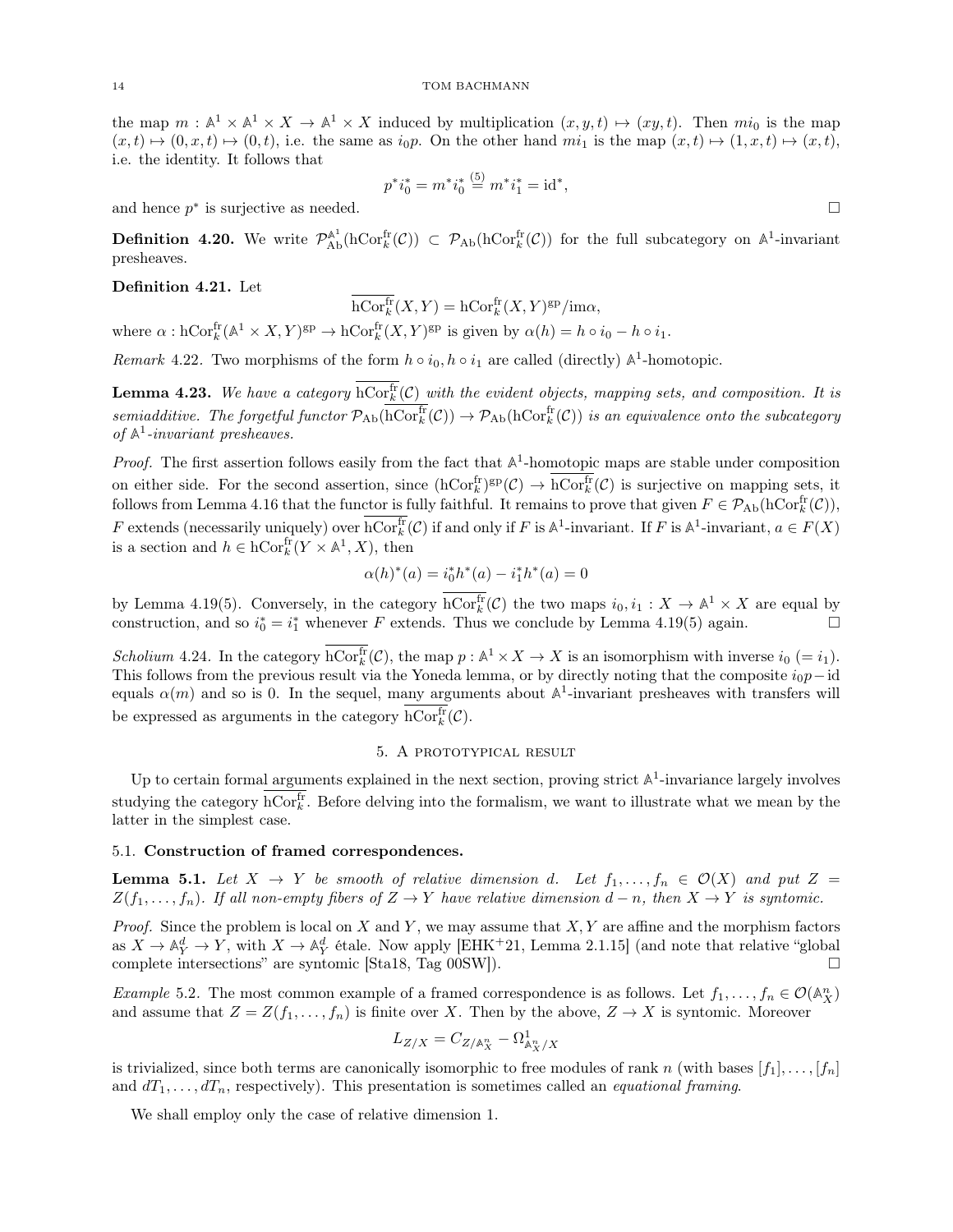<span id="page-14-2"></span>**Construction 5.3.** Suppose given  $X, Y \in \text{Aff}_k$ ,  $p: U \to X$  smooth of relative dimension 1,  $g: U \to Y$ ,  $f \in \mathcal{O}(U)$ , a decomposition  $Z(f) = Z \amalg Z'$  with  $Z \to X$  finite, and an isomorphism  $\mu : \Omega^1_{U/X} \simeq \mathcal{O}_U$ . We denote by

$$
\mathrm{div}(f)_Z^{\mu,g}\in\mathrm{Cor}^{\mathrm{fr}}_k(X,Y)
$$

the correspondence



where  $Z \to X, Z \to Y$  are obtained from the inclusion  $Z \to U$  by composition with the maps  $U \to X, U \to Y$ . The map p is finite syntomic by Lemma [5.1.](#page-13-1) The trivialization  $\tau$  is given by

$$
L_{Z/X} \simeq L_{Z/U} + L_{U/X}|_Z \simeq N_{Z/U} - \Omega_{U/X}^1|_Z \stackrel{(f,\mu)}{\simeq} \mathcal{O}_Z - \mathcal{O}_Z \simeq 0.
$$

*Warning* 5.4. The notation  $\text{div}(f)_{Z}^{\mu,g}$  can be confusing if X, Y or p are not clear from the context.

This construction has the following properties, all of which are straightforward from the definition.

- If  $\lambda \in \mathcal{O}^{\times}(U)$  then  $\mathrm{div}(\lambda f)_Z^{\lambda \mu, g} = \mathrm{div}(f)_Z^{\mu, g}$ .
- If  $Z = Z_1 \coprod Z_2$ , then  $\text{div}(f)_{Z}^{\mu,g} = \text{div}(f)_{Z_1}^{\mu,g} + \text{div}(f)_{Z_2}^{\mu,g}$ .
- If  $Z \to X$  and  $Z \to Y$  are both isomorphisms of schemes, then  $\text{div}(f)_Z^{\mu,g}$  is invertible.
- Given  $h: Y \to W$  we have  $h \circ \text{div}(f)_Z^{\mu,g} = \text{div}(f)_Z^{\mu,hg}$ .
- Given  $h: W \to X$  we have  $\text{div}(f)_{Z}^{\mu,g} \circ h = \text{div}(f')_{h^{-1}Z}^{h^* \mu,gh}$  $h^* \mu, gh \atop h^{-1}Z$ . Here we are using  $f' : U' := U \times_X W \to W$ and the isomorphism  $\Omega^1_{U'/W} \simeq h^* \Omega^1_{U/X}$ .

5.2. Injectivity for the relative affine line. Using the above method for constructing correspondences, we can prove our first non-trivial result about presheaves with framed transfers.

<span id="page-14-0"></span>**Theorem 5.5.** Let  $U \in \text{SmAff}_k$ ,  $V_1 \subset V_2 \subset \mathbb{A}^1_U$  affine and open. Assume that  $\mathbb{A}^1_U \setminus V_2$  and  $V_2 \setminus V_1$  are finite over U. Then for  $F \in \mathcal{P}_{\text{Ab}}^{\mathbb{A}^1}(\text{hCor}^{\text{fr}}_k(\text{SmAff}_k))$ , the restriction map  $F(V_2) \to F(V_1)$  is injective.

Example 5.6. If  $U = \text{Spec}(k)$ , then any open subschemes  $\emptyset \neq V_1 \subset V_2 \subset \mathbb{A}^1_k$  satisfy the hypotheses.

In order to establish Theorem [5.5,](#page-14-0) it will be enough to show the following.

<span id="page-14-1"></span>**Theorem 5.7.** Let  $U, V_1, V_2$  as above. Then there exists  $\Phi : V_2 \rightarrow V_1$  such that

$$
[i \circ \Phi] = [\mathrm{id}_{V_2}] \in \mathrm{hCor}^{\mathrm{fr}}_k.
$$

Here  $i: V_1 \rightarrow V_2$  denotes the inclusion.

Indeed given F as in Theorem [5.5,](#page-14-0) it extends to a presheaf on  $\mathrm{hCor}^{\mathrm{fr}}_k(\mathrm{SmAff}_k)$  (by Lemma [4.23\)](#page-13-2). Then  $\Phi^* i^* = id$ , whence  $i^*$  must be injective.

*Proof of Theorem [5.7.](#page-14-1)* We begin by constructing certain functions  $f, g \in k[\mathbb{A}^1_U \times_U V_2]$ . We shall denote the first coordinate by y and the second by x. We will arrange that  $f, g$  are respectively monic in y of degrees n and  $n-1$  (for some n sufficiently large). Moreover, we shall ensure that

$$
f|_{(\mathbb{A}^1_U \setminus V_1) \times_U V_2} = 1
$$
  

$$
g|_{(\mathbb{A}^1_U \setminus V_2) \times_U V_2} = (y - x)^{-1}
$$
  

$$
g|_{(V_2 \setminus V_1) \times_U V_2} = 1 \quad g|_{Z(y - x)} = 1.
$$

To do this, first note that each of the subschemes we are restricting to is finite over  $V_2$ , and hence proper closed in  $\mathbb{A}_{V_2}^1$ . Now apply Lemma [5.8](#page-15-1) below.

Let  $h \in k[\mathbb{A}^1 \times V_2 \times \mathbb{A}^1]$  be given by

$$
h = (1 - \lambda)f + \lambda(y - x)g;
$$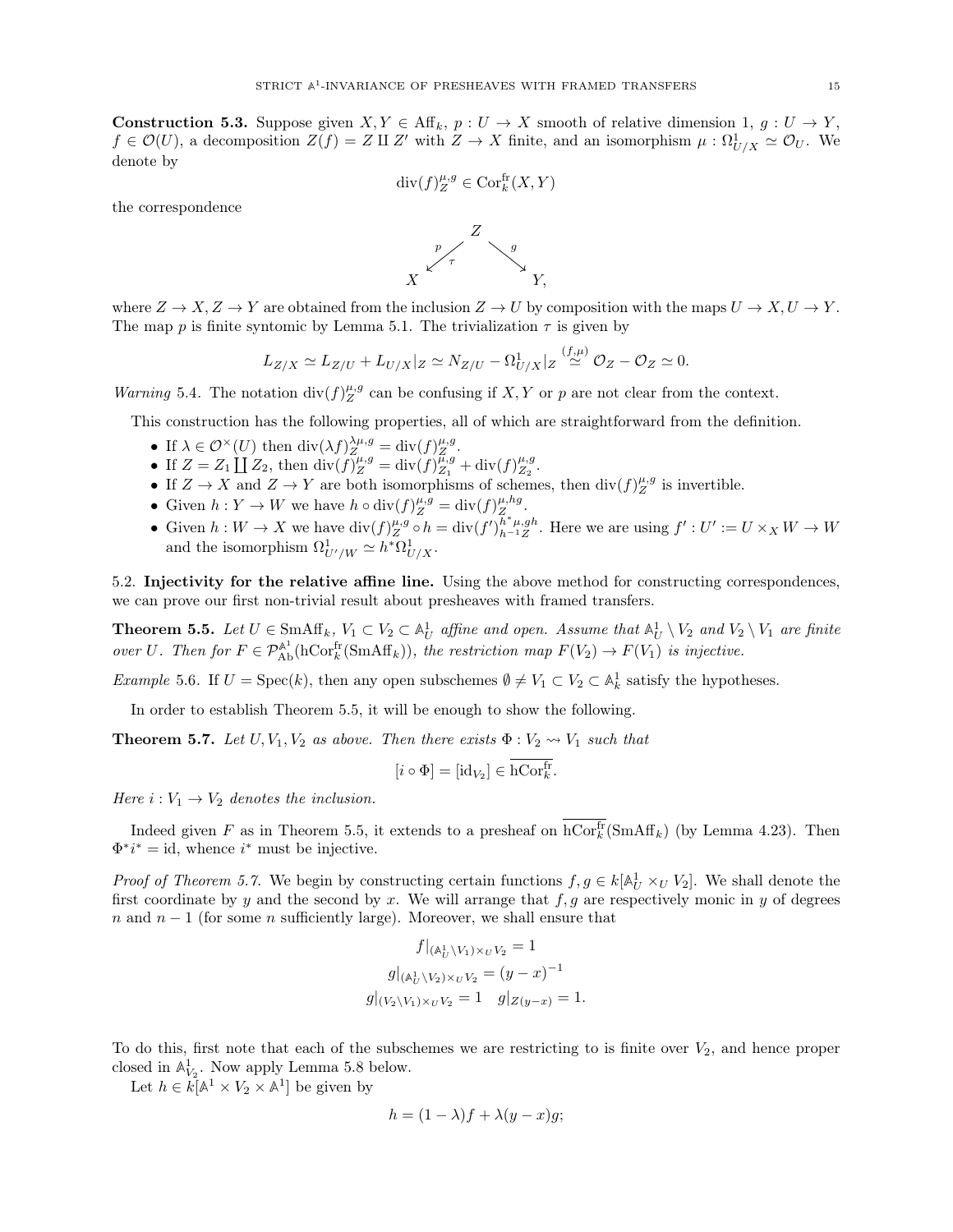here  $\lambda$  denotes the third coordinate. Note that h is monic in y. Define

$$
\Phi' = \text{div}(f|_{V_1 \times_U V_2})_{Z(f)}^{dy, pr_1} : V_2 \rightsquigarrow V_1
$$
  
\n
$$
\Theta = \text{div}(h|_{V_2 \times_U V_2 \times \mathbb{A}^1})_{Z(h)}^{dy, pr_1} : V_2 \times \mathbb{A}^1 \rightsquigarrow V_2.
$$

Since  $f, h$  are monic in y, their vanishing loci are finite (over  $V_2$ , respectively  $V_2 \times \mathbb{A}^1$ ). By construction, they have no zeros if  $y \notin V_1$  or  $y \notin V_2$ , respectively. Hence the vanishing loci relevant for the div(...) are also finite.

Since  $h|_{\lambda=0} = f$  we find that

$$
\Theta' \circ i_0 = i \circ \Phi'.
$$

Since  $h|_{\lambda=1} = (y-x)g$  has vanishing locus splitting into two disjoint pieces, we find that

$$
\Theta' \circ i_1 = \text{div}((y-x)g|_{V_2 \times U} V_2)_{Z(y-x)}^{dy, pr_1} + \text{div}((y-x)g|_{V_2 \times U} V_2)_{Z(g)}^{dy, pr_1}.
$$

Define

$$
\Phi^{-} = \text{div}((y-x)g|_{V_1 \times_U V_2})_{Z(g)}^{dy, pr_1} : V_2 \rightsquigarrow V_1.
$$

As before the vanishing locus is finite. Finally put  $\Phi = \Phi' - \Phi^-$ . We find that

$$
[i] \circ [\Phi] = [i \circ \Phi'] - [i \circ \Phi'] = [\Theta \circ i_1] - [i \circ \Phi'] = \text{div}((y - x)g|_{V_2 \times_U V_2})_{Z(y - x)}^{dy, pr_1},
$$

which is invertible as needed.  $\square$ 

<span id="page-15-1"></span>**Lemma 5.8.** Let U be an affine scheme and  $Z \subset \mathbb{A}^1_U$  a closed subscheme which is finite over U. Let  $\bar{f} \in \mathcal{O}(Z)$ . Then for n sufficiently large there exists a monic  $f \in \mathcal{O}(\mathbb{A}_{U}^{1})$  with  $f|_{Z} = \bar{f}$ .

*Proof.* Let  $U = \text{Spec}(A), Z = \text{Spec}(A[T]/I)$ . Since Z is finite, there exist  $g_1, \ldots, g_r \in A[T]$  whose images generate  $A[T]/I$  as an A-module. Let n be larger than the maximum of the degrees of the  $g_i$ . We claim that f as desired can be found for such n. Indeed note that any  $h \in A[T]/I$  admits a lift  $h \in A[T]$  of degree  $\langle n, n \rangle$  in fact we can choose the lift to be an A-linear combination of the  $g_i$ . Now let  $f_1$  be an arbitrary lift of  $\overline{f} - T^n$  of degree  $\lt n$ , and put  $f = T$  $n + f_1$ .

#### 6. The formal argument

<span id="page-15-0"></span>Fix a perfect field  $k$ .

#### 6.1. Axiomatics.

**Definition 6.1.**  $X \in \text{Aff}_k$  is called *essentially smooth* if it can be written as a cofiltered limit of objects in SmAff<sub>k</sub> with affine transition maps. Denote by EssSmAff<sub>k</sub>  $\subset$  Aff<sub>k</sub> the category of essentially smooth schemes.

*Example* 6.2. Let  $X \in \text{Sm}_k$  and  $x \in X$ . Then  $X_x, X_x^h, X_x^{sh} \in \text{EssSmAff}_k$ .

Example 6.3. Let  $K/k$  be a finitely generated field extension. Then  $Spec(K) \in EssSmAff_k$ . Indeed  $Spec(K)$ is the generic point of a smooth k-variety, by generic smoothness (using that  $k$  is perfect).

Example 6.4.  $\mathbb{A}^{\infty} = \lim_{i} \mathbb{A}^{i}$  is not essentially smooth.

Given  $F \in \mathcal{P}(\text{SmAff}_k)$ , we can left Kan extend F to  $\mathcal{P}(\text{EssSmAff})$ . Thus for  $X = \lim_i X_i$  with  $X_i \in$  $SmAff_k$  we put

$$
F(X) = \operatorname{colim}_{i} F(X_i).
$$

We shall use this freely in the sequel.

**Definition 6.5** (IA). We say that F satisfies *injectivity on the affine line* (short IA) if the following holds. For any finitely generated field extension  $K/k$  (automatically essentially smooth) and open subschemes  $\emptyset \neq V_1 \subset V_2 \subset \mathbb{A}^1_K$  (automatically affine), the restriction  $F(V_2) \to F(V_1)$  is injective.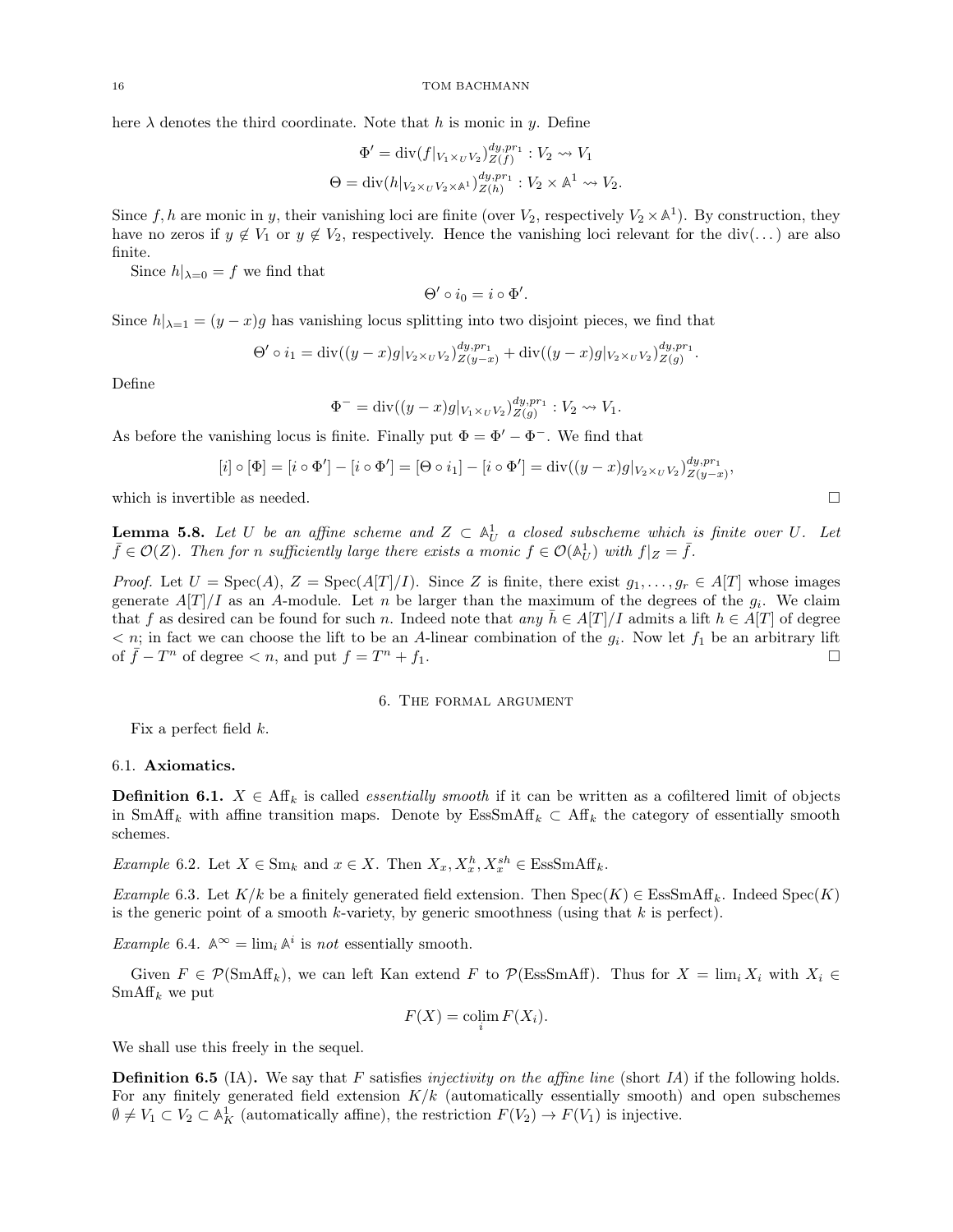**Definition 6.6** (EA). We say that F satisfies excision on the relative affine line (short EA) if the following holds. For any essentially smooth affine scheme U and affine open subscheme  $V \subset \mathbb{A}^1_U$  containing  $0_U$ , restriction induces an isomorphism

$$
F(\mathbb{A}^1_U \setminus 0_U)/F(\mathbb{A}^1_U) \simeq F(V \setminus 0_U)/F(V).
$$

(Note that  $\mathbb{A}^1_U \setminus 0_U$  and  $V \setminus 0_U$  are indeed affine.)

Furthermore we require that if  $K/k$  is a finitely generated field extension,  $z \in \mathbb{A}^1_K$  a closed point,  $V \subset \mathbb{A}^1_K$ an open neighborhood of  $z$ , then

$$
F(\mathbb{A}_{K}^{1} \setminus z)/F(\mathbb{A}_{K}^{1}) \simeq F(V \setminus z)/F(V).
$$

**Definition 6.7** (IL). We say that F satisfies *injectivity for henselian local schemes* (short IL) if the following holds. For any essentially smooth, henselian local scheme U with generic point  $\eta$ , the restriction  $F(U) \to F(\eta)$ is injective.

**Definition 6.8** (EE). We say that F satisfies *étale excision* (short EE) if the following holds. Let  $\pi : X' \to X$ be an étale morphism of essentially smooth, local k-schemes. Let  $Z \subset X$  be a principal closed subscheme such that  $\pi^{-1}(Z) \to Z$  is an isomorphism. Then the canonical map

$$
F(X \setminus Z)/F(X) \to F(X' \setminus \pi^{-1}(Z))/F(X')
$$

is an isomorphism.

We shall also use the notion of contraction.

**Definition 6.9.** Let F be a presheaf. We denote by  $F_{-1}$  the presheaf  $X \mapsto F(X \times \mathbb{G}_m)/F(X)$ , and by  $F_{-n}$ the n-fold iterate of this construction.

The main result of this section is as follows.

<span id="page-16-0"></span>**Theorem 6.10.** Let k be a perfect field. Let C be a collection of abelian presheaves on SmAff<sub>k</sub> which is closed under  $F \mapsto F_{-1}$  and  $F \mapsto H^i(-, F)$ . Assume that whenever  $F \in \mathcal{C}$  is  $\mathbb{A}^1$ -invariant then it satisfies IA, EA, IL and EE.

Let  $F \in \mathcal{C}$  be  $\mathbb{A}^1$ -invariant. Then for every essentially smooth (not necessarily affine) k-scheme X we have

$$
H^i(X \times \mathbb{A}^1, F) \simeq H^i(X, F).
$$

Remark 6.11. We shall eventually prove that  $C = \{p$ resheaves admitting framed transfers $\}$  satisfies the assumptions of Theorem [6.10.](#page-16-0) This will prove Theorem [1.1,](#page-0-1) i.e., achieve the goal of these notes.

# 6.2.  $\mathbb{A}^1$ -invariance of the associated sheaf.

<span id="page-16-1"></span>**Lemma 6.12.** Let  $K/k$  be a finitely generated field extension and F a presheaf satisfying IA, EA, IL and EE. Let  $U \subset \mathbb{A}^1_K$  be open. Then  $F(U) \simeq (a_{Nis}F)(U)$  and  $H^i(U, F) = 0$  for  $i > 0$ .

Proof. Let  $X = \mathbb{A}^1_K$ .

We first establish the following claim: (\*) if  $U \subset \mathbb{A}^1_K$  is open,  $z_1, \ldots, z_n \in U$  are distinct closed points, then

$$
F(U \setminus \{z_1,\ldots,z_n\})/F(U) \simeq \bigoplus_{i=1}^n F(U_{z_i}^h \setminus z_i)/F(U_{z_i}^h).
$$

If  $n = 1$ , this follows by combining EA and EE. Now let  $n > 1$ , and assume the claim proved for  $n - 1$ . Combining IA and the case  $n = 1$ , we have a short exact sequence

$$
0 \to F(U \setminus \{z_1,\ldots,z_{n-1}\})/F(U) \to F(U \setminus \{z_1,\ldots,z_n\})/F(U) \to F(U_{z_n}^h \setminus z_n)/F(U_{z_n}^h) \to 0.
$$

By induction the source is isomorphic to  $\bigoplus_{i=1}^{n-1} F(U_{z_i}^h \setminus z_n)/F(U_{z_i}^h)$ , and we can thus split the sequence. This proves the claim.

Consider the following sequence of presheaves on  $X_{Nis}$ 

$$
0 \to F \to \bigoplus_{\eta \in U^{(0)}} F(\eta) \to \bigoplus_{z \in U^{(1)}} F(U_z^h \setminus z) / F(U_z^h) \to 0;
$$

here  $U \to X$  is some étale scheme (automatically affine). Observe that the second two terms are skyscraper sheaves. In particular they are sheaves, and even acyclic. We argue that this sequence is exact after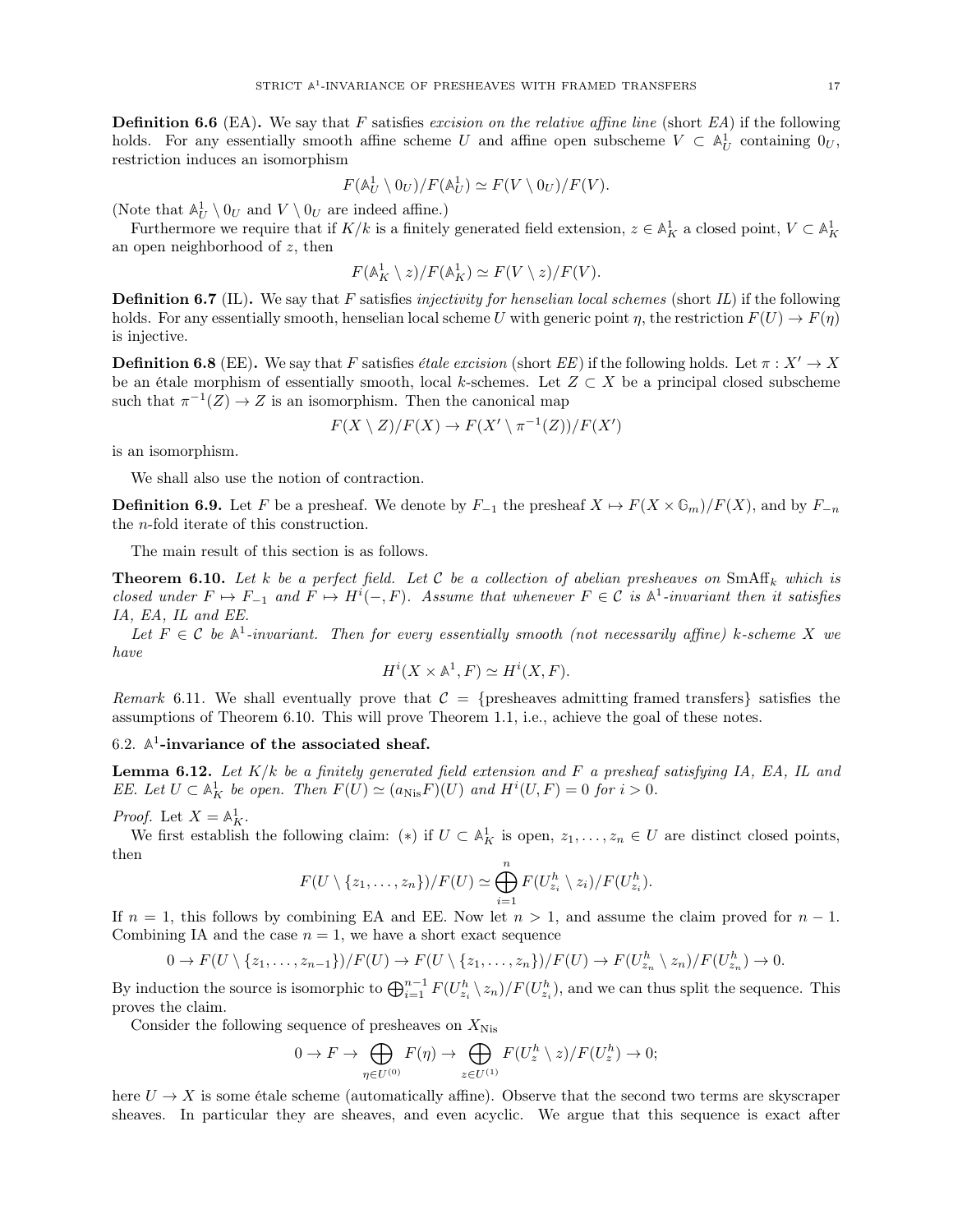sheafification. For this we need only consider the case  $U = \eta$  (a generic point of some étale X-scheme), and the case where  $U$  is henselian local of dimension 1, so in particular has only two points. Both sequences exact; the only non-trivial point is injectivity of  $F(U) \to F(\eta)$  which is IL.

It follows that we may compute  $H^{i}(U, F)$  using the above resolution; in particular  $H^{i} = 0$  for  $i > 1$ . Let  $U \subset X$ . We first compute  $H^0(U, F)$ : it consists of those elements  $a \in F(\eta)$  (where  $\eta$  is the generic point of U) such that for every closed point  $z \in U$ , a is in the image of  $F(X_z^h) \to F(X_z^h \setminus z)$ . Let a be such an element. Then there exists  $\emptyset \neq V \subset U$  and  $a' \in F(V)$  such that  $a = a'|_{\eta}$ . Let  $z \in U \setminus V$  and put  $V' = V \cup \{z\}$ . Note that  $V' \subset U$  is open. By (\*) with  $n = 1$  we have  $F(V)/F(V') \simeq F((V'_z)^h \setminus z)/F((V'_z)^h)$ . The image of  $a'$  in the right hand group vanishes by assumption, hence it vanishes in the left hand group. In other words there exists  $a'' \in F(V')$  extending a'. Repeating this argument finitely many times we conclude that  $F(U) \to H^0(U, F)$  is surjective. The map is injective by IA, and hence an isomorphism.

It remains to prove that  $H^1(U, F) = 0$ . In other words, given distinct closed points  $z_1, \ldots, z_n \in U$  we must prove that  $F(\eta) \to \bigoplus_{i=1}^n F(U_{z_i}^h \setminus z_i)/F(U_{z_i}^h)$  is surjective. This follows from  $(*)$ , since it identifies the right hand side with a quotient of  $F(U \setminus \{z_1, \ldots, z_n\})$ .

*Remark* 6.13. Suppose that in addition  $F$  is  $\mathbb{A}^1$ -invariant. Then we get

$$
H^{0}(\mathbb{A}_{K}^{1}, F) \simeq F(\mathbb{A}_{K}^{1}) \simeq F(K) \simeq H^{0}(\operatorname{Spec}(K), F)
$$

and also

$$
H^{i}(\mathbb{A}_{K}^{1}, F) = 0 = H^{i}(\text{Spec}(K), F), i > 0,
$$

since the Nisnevich cohomological dimension of fields is zero. Of course these conclusions would be expected if  $F$  was strictly  $\mathbb{A}^1$ -invariant.

In fact  $\mathbb{A}^1$ -invariance of  $H^0(-, F) = a_{Nis}F$  follows easily from the restricted case considered above.

Corollary 6.14. Suppose that F is  $A^1$ -invariant and satisfies IA, EA, IL and EE. Then  $a_{Nis}F$  is  $A^1$ invariant.

*Proof.* Let  $X \in \text{SmAff}_k$ . We must prove that  $H^0(X \times \mathbb{A}^1, F) \to H^0(X, F)$  is injective (see Lemma [4.19\)](#page-12-2). Consider the diagram

$$
H^{0}(X, F) \longrightarrow \Pi_{\eta \in X^{(0)}} H^{0}(\eta, F)
$$
  
\n
$$
H^{0}(\mathbb{A}_{X}^{1}, F) \longrightarrow \Pi_{\eta \in X^{(0)}} H^{0}(\mathbb{A}_{\eta}^{1}, F)
$$
  
\n
$$
\downarrow \qquad \qquad \downarrow
$$
  
\n
$$
I_{x \in \mathbb{A}_{X}^{1}} H^{0}((\mathbb{A}_{X}^{1})_{x}^{h}, F) \longrightarrow \Pi_{x \in \mathbb{A}_{X}^{1}} H^{0}(\eta_{x}, F),
$$

where  $\eta_x$  is the generic point of  $(\mathbb{A}_X^1)^h_x$ . This lies over a point of  $\mathbb{A}_\eta^1$ , so the bottom right hand map is defined and the diagram commutes. The bottom left hand map is injective and the bottom map is injective by IL; hence the middle map is injective. Consequently the top left hand map is injective as soon as the top right hand map is. This reduces the claim to the case  $X = \eta$ , which holds by Lemma [6.12.](#page-16-1)

6.3.  $\mathbb{A}^1$ -invariance of cohomology. We have to work harder for the higher cohomology groups.

<span id="page-17-0"></span>To be added late.

### 7. Transfers on cohomology

Let us first study colimits in abelian presheaves.

 $\overline{\phantom{a}}$ 

<span id="page-17-1"></span>**Lemma 7.1.** Let C be a category with finite coproducts. Then colimits in  $\mathcal{P}_{Ab}(\mathcal{C})$  are computed sectionwise.

That is, given a diagram  $F: I \to \mathcal{P}_{Ab}(\mathcal{C})$  and  $c \in \mathcal{C}$ , we have

$$
(\operatorname{colim}_{i} F_{i})(c) \simeq \operatorname{colim}_{i} F_{i}(c).
$$

Note that the colimit on the left hand side is computed in in  $\mathcal{P}_{Ab}(\mathcal{C})$  and the colimit on the right hand side is computed in Ab.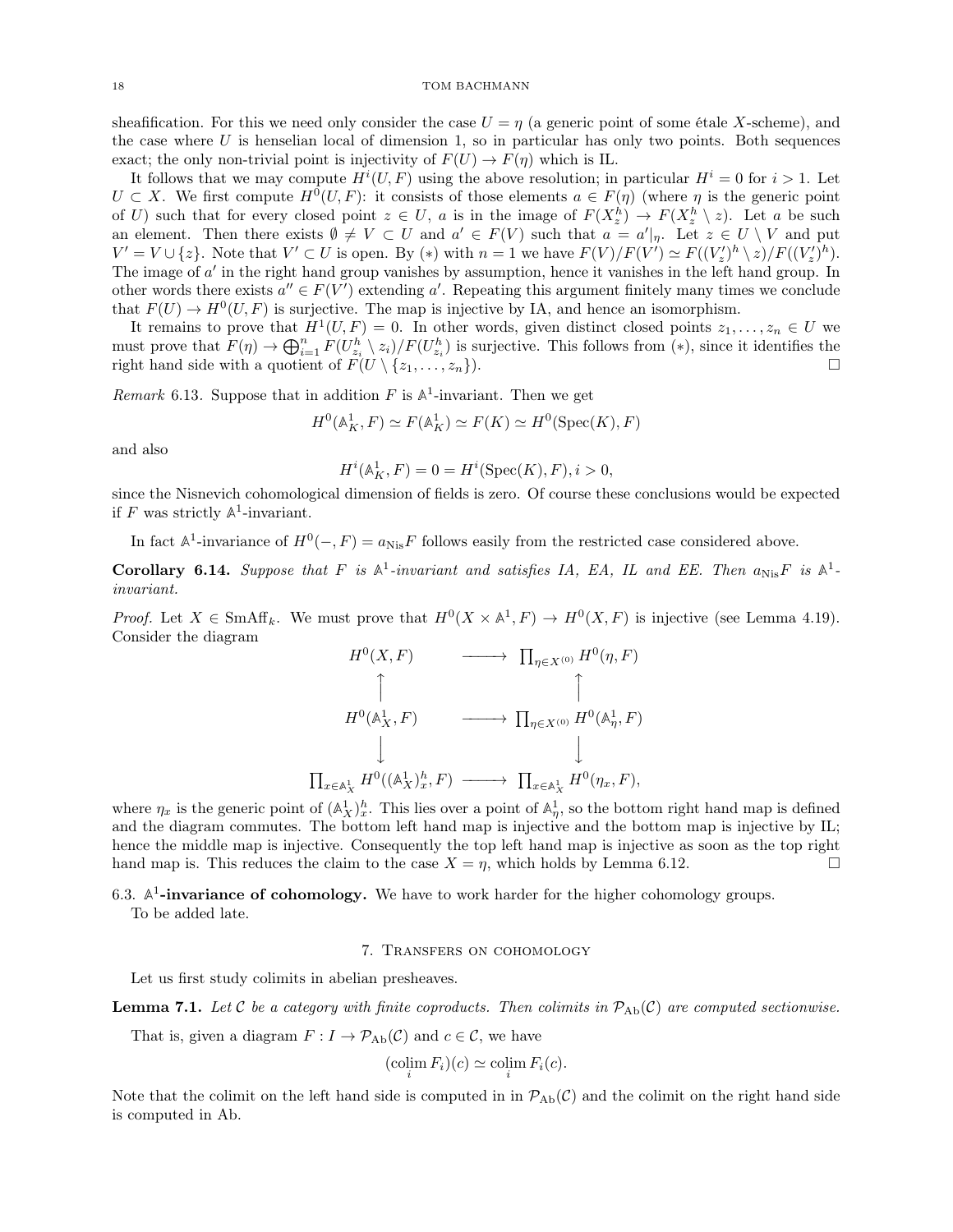*Proof.* We know that colimits in  $Fun(\mathcal{C}^{op},\mathrm{Ab})$  are computed sectionwise. It thus suffices to prove that if  $F_i \in \mathcal{P}_{\text{Ab}}(\mathcal{C}) \subset \text{Fun}(\mathcal{C}^{\text{op}}, \text{Ab})$  for every i, then  $\text{colim}_i F_i$  computed in  $\text{Fun}(\mathcal{C}^{\text{op}}, \text{Ab})$  lies in  $\mathcal{P}_{\text{Ab}}(\mathcal{C})$ . In other words, the colimiting presheaf G must still satisfy  $G(c \coprod d) \simeq G(c) \times G(d)$ . For this it is enough to show: given  $A, B: I \to Ab$ , we have

$$
\operatornamewithlimits{colim}_i \left[A_i \times B_i\right] \simeq \left[\operatornamewithlimits{colim}_i A_i\right] \times \left[\operatornamewithlimits{colim}_i B_i\right].
$$

It suffices to prove this for I being a filtered category, or the category corresponding to a finite coproduct, or a reflexive coequalizer [?]. Since finite coproducts are also finite products in Ab, they commute with finite products as needed. The case of filtered colimits and reflexive coequalizers is easily verified by hand.  $\square$ 

<span id="page-18-1"></span>**Corollary 7.2.** Let  $f : C \to D$  be a functor between categories with finite coproducts, preserving finite coproducts. Then in the adjunction

$$
f: \mathcal{P}_{\mathrm{Ab}}(\mathcal{C}) \rightleftarrows \mathcal{P}_{\mathrm{Ab}}(\mathcal{D}): f^*
$$

(where the left adjoint is left Kan extension),  $f^*$  preserves all limits and colimits.

Proof. Preservation of limits is clear, being a right adjoint. Preservation of colimits follows from Lemma [7.1](#page-17-1) since colimits are computed sectionwise in both categories.

In particular, we can compute colimits in presheaves with transfers just as we would without transfers; more precisely the forgetful functor commutes with colimits.

We shall prove that cohomology presheaves admits transfers by employing a trick: we shall find a specific resolution (the Godement resolution) which actually is a resolution by presheaves with framed transfers.

**Construction 7.3.** Let  $F \in \mathcal{P}_{\text{Ab}}(\text{SmAff}_k)$ . Define  $E^0 F \in \mathcal{P}_{\text{Ab}}(\text{SmAff}_k)$  by

$$
(E^0F)(X) = \prod_{x \in X} F(X_x^h),
$$

with the evident structure maps. Denote by  $F \to E^0 F$  the map induced by restriction.

To define the "evident" structure maps, suppose that  $X \to Y$  is a map in SmAff<sub>k</sub>, taking  $x \in X$  to  $y \in Y$ . Then since  $(X \times_Y Y^h_y)_x^h \simeq X^h_x$ , there is a canonical induced map  $X^h_x \to Y^h_y$ , giving a component of  $(E^{0}F)(Y) \to (E^{0}F)(X).$ 

**Lemma 7.4.** (1)  $F \to E^0 F$  is a well-defined map of presheaves.

- (2)  $E^0F$  is a sheaf.
- (3) The induced map  $a_{\text{Nis}}F \to E^0F$  is injective.

Proof. (1,2) Tedious checks.

(3) Let  $X \in \text{SmAff}_k$ ,  $x \in X$ . The composite  $F(X) \to (E^0F)(X) \to F(X_x^h)$ , where the second map is projection, is just restriction. Taking the colimit over étale neighborhoods of  $x$ , we find that the induced map  $F(X_x^h) \to (E^0 F)(X_x^h)$  admits a retraction, and so is injective. The map is thus injective on stalks, as  $\Box$ 

Now we show that the Godement construction is compatible with transfers.

<span id="page-18-0"></span>**Lemma 7.5.** Let  $F \in \mathcal{P}_{\text{Ab}}(\text{hCor}_{k}^{\text{fr}}(\text{SmAff}_{k}))$ . Then  $F \to E^{0}F$  lifts canonically to  $\mathcal{P}_{\text{Ab}}(\text{hCor}_{k}^{\text{fr}}(\text{SmAff}_{k}))$ .

We shall only sketch the proof of this result. For a very careful treatment of a closely related result, see [\[Ivo07\]](#page-23-11).

*Proof sketch.* We explain how to define transfers on  $E^{0}F$  and leave the rest to the reader. Consider a framed correspondence



with  $X, Y \in \text{SmAff}_k$ . For  $x \in X, y \in Y$  we shall define  $\alpha_{xy}^* : F(Y_y^h) \to F(X_x^h)$ ; these will be the components of  $\alpha^*: (E^0 F)(Y) \to (E^0 F)(X)$ . Let  $x_1, \ldots, x_n \in Z$  be the fibers above x. We set  $\alpha^*_{xy} = \alpha^*_1 + \cdots + \alpha^*_n$ . If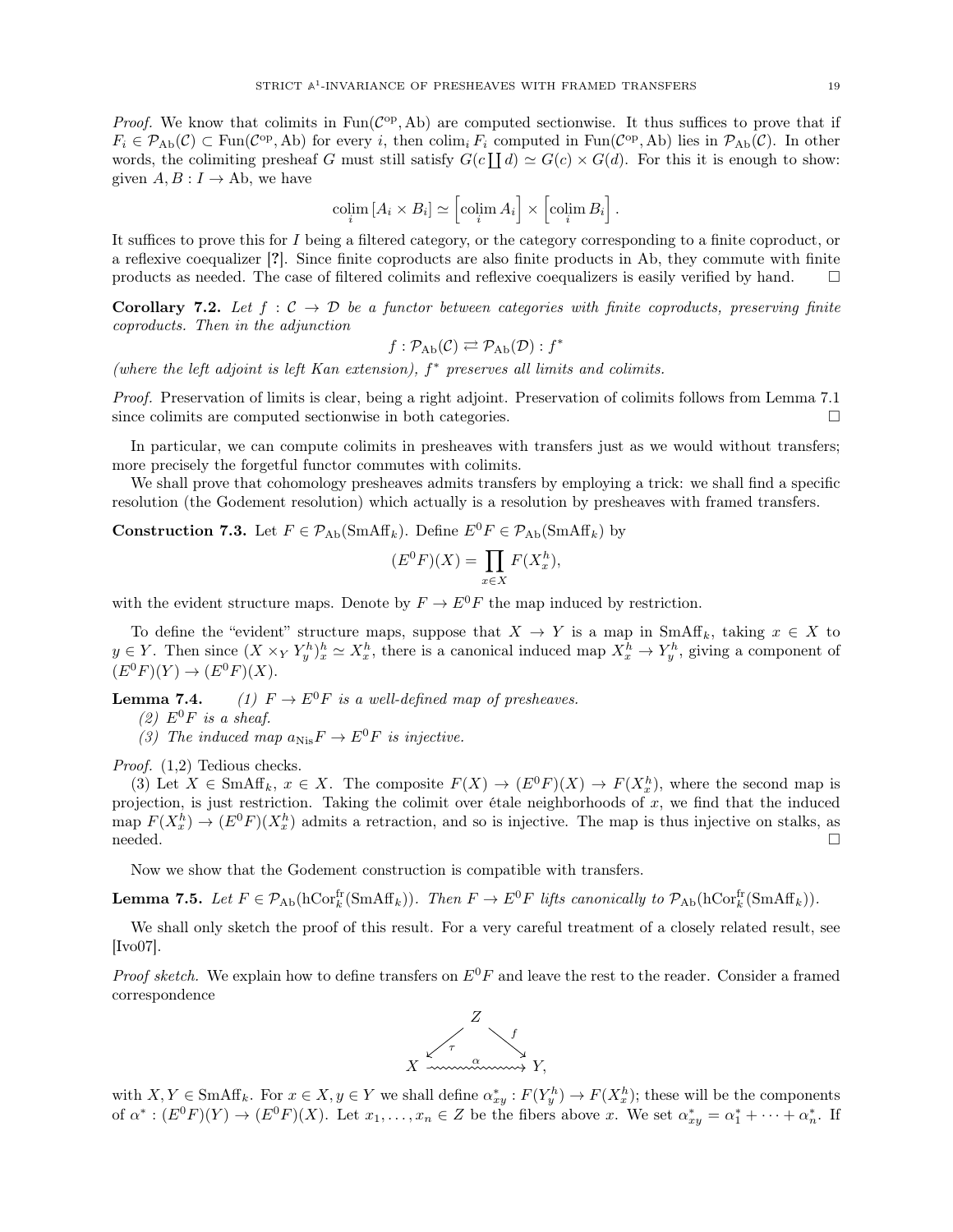$f(x_i) \neq y$  we let  $\alpha_i^* = 0$ . Otherwise by [\[Sta18,](#page-24-4) Tag 08HR] there is a unique map  $Z_{x_i}^h \to Y_y^h$  compatible with  $x_i \rightarrow y$ . Moreover since (use [\[Sta18,](#page-24-4) Tag 04GH(1)])

$$
X_x^h \simeq \coprod_{i=1}^n Z_{x_i}^h,
$$

we obtain a framed correspondence



This concludes the construction.  $\Box$ 

Remark 7.6. The proof illustrates one reason why it is crucial to use the Nisnevich instead of Zariski topology:  $X_x \times_X Z$  need not be a finite disjoint union of local rings, and the argument will break down.

**Corollary 7.7.** If  $F \in \mathcal{P}_{\text{Ab}}(\text{hCor}_{k}^{\text{fr}}(\text{SmAff}_{k}))$ , then  $H^{i}(-, F)$  also has canonical framed transfers.

Proof. Consider the sequence

$$
F \to E^0 F \to E^1 F \to \dots,
$$

where

$$
E^{i+1}F := E^0(E^iF/ \mathrm{im} E^{i-1}F)
$$

(and  $E^{-1}F := F$ ), with  $E^{i}F \to E^{i+1}F$  the evident composite. By construction, this is a complex, and since  $G \to E^0G$  is Nisnevich locally injective and each  $E^iF$  is a Nisnevich sheaf (Lemma [7.4\)](#page-0-2),  $a_{\text{Nis}}F \to E^{\bullet}F$ is a resolution. Since moreover each  $E^iF$  is flasque, we can use the resolution to compute cohomology presheaves. Thus in order to prove the result, it suffices to prove that  $E^{\bullet}F$  is a complex of presheaves with framed transfers. This follows from Lemma [7.5](#page-18-0) (and the fact that colimits of presheaves can be computed with or without transfers, by Lemma [7.2\)](#page-18-1).  $\Box$ 

#### 8. Injectivity for semilocal schemes

<span id="page-19-0"></span>In this section we shall prove the following result.

<span id="page-19-1"></span>**Theorem 8.1.** Let  $X \in \text{EssSmAff}_k$  have finitely many closed points  $x_1, \ldots, x_n$ . Let  $Z \subset X$  be a principal closed subscheme containing all the closed points. Let  $F \in \mathcal{P}_{Ab}^{\mathbb{A}^1}(\text{hCor}_k^{\text{fr}})$ . Then  $F(X) \to F(X \setminus Z)$  is injective.

Before going any further, let us see how to deduce axiom IA from this.

Example 8.2. Let X be henselian local with generic point  $\eta$ . We have

$$
\eta \simeq \lim_{\emptyset \neq U \subset X} U = \lim_{Z \subset X} X \setminus Z.
$$

Here the limit is over all non-empty open subschemes of  $X$ , which we may (for cofinality reasons) assume to be principal. We can index this equivalently on the complements, which are the proper principal closed subschemes Z. Now applying Theorem [8.1](#page-19-1) to each such Z and using that a filtered colimit of injections is injective, we deduce that

$$
F(X) \to \operatorname{colim}_{Z} F(X \setminus Z) \simeq F(\eta)
$$

is injective. This is IL.

To prove the theorem, we shall use the following lemma.

<span id="page-19-2"></span>Lemma 8.3. Assume  $k$  is infinite.

Let  $V \in \text{SmAff}_k$ ,  $x_1, \ldots, x_n \in V$ ,  $Z \subset V$  principal closed containing all the  $x_i$ , X the semilocalization of V in the  $x_i$ . Then there is a framed correspondence  $\Phi: X \rightsquigarrow V \setminus Z$  such that



commutes up to  $A^1$ -homotopy.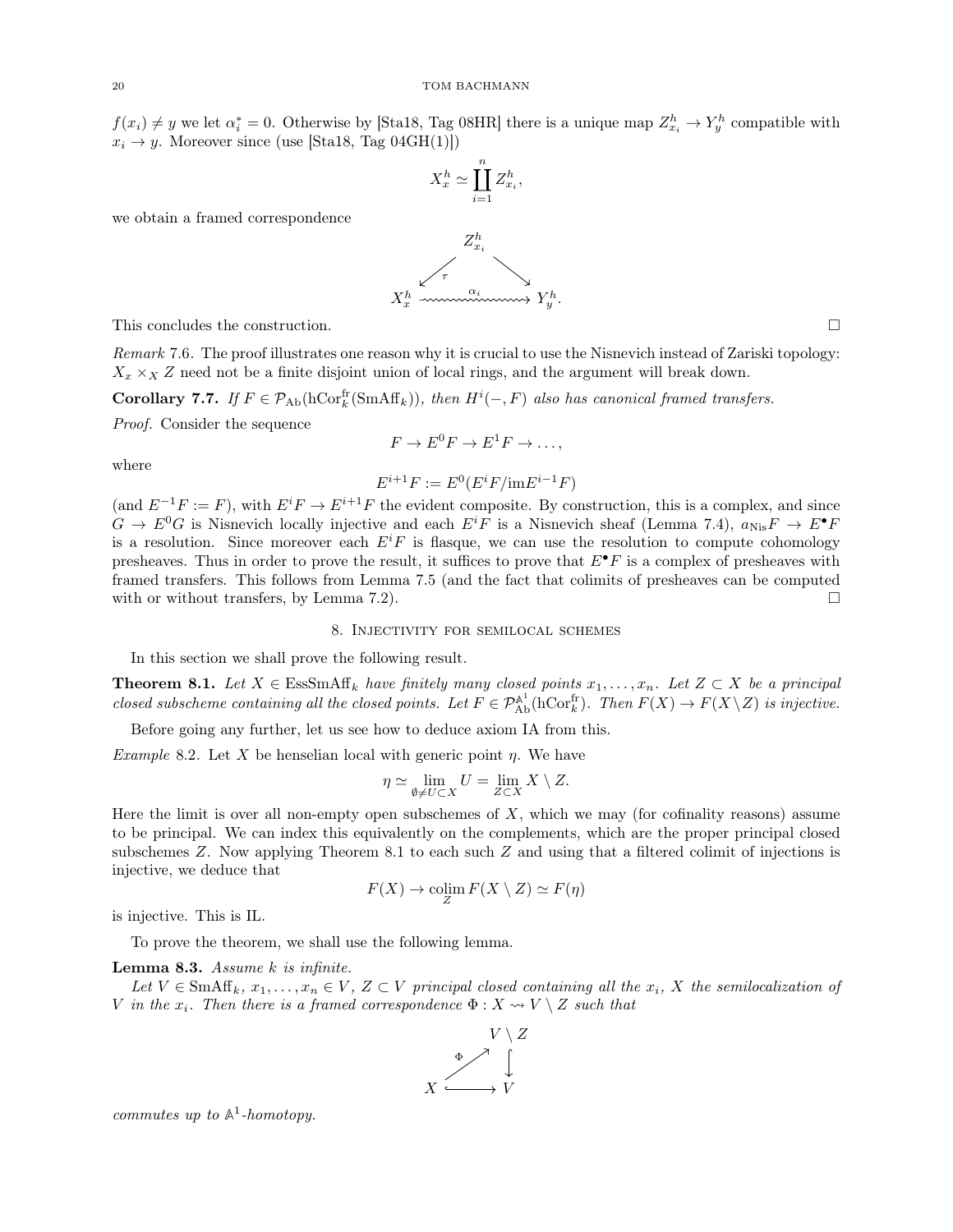*Proof of Theorem [8.1.](#page-19-1)* We assume that k is infinite. In the case of finite fields a "coprime extensions" trick can be used to reduce to the infinite case.

Write  $X = \lim_i X_i$ , where  $X_i \in \text{SmAff}_k$ . Since Z is a principal closed subscheme, without loss of generality we may assume that  $Z = \lim_i Z_i$ , where  $Z_i \subset X_i$  is principal closed. Let  $y_1^i, \ldots, y_n^i \in X_i$  denote the images of the  $x_i$ . We may assume that  $y_j^i \in Z_i$  for all j. Let  $Y_i$  be the semilocalization of  $X_i$  in the  $y_j^i$ . Noting that  $\lim_i Y_i \simeq X$ , it suffices to prove that  $F(Y_i) \to F(Y_i \setminus Z_i)$  is injective. Let  $V \subset X_i$  be an open affine neighborhood of the  $\{y_j^i\}_j$ . Lemma [8.3](#page-19-2) shows that

$$
\ker(F(V) \to F(V \setminus Z) \subset \ker(F(V) \to F(Y_i)).
$$

Taking the (filtered, whence exact) colimit over all such open neighborhoods we deduce that

$$
\ker(F(Y_i) \to F(Y_i \setminus Z_i)) \subset \ker(F(Y_i) \to F(Y_i)) = 0.
$$

This concludes the proof.  $\square$ 

Remark 8.4. To prove Lemma [8.3,](#page-19-2) we may assume that  $x_1, \ldots, x_n \in V$  are closed. Indeed if not, pick closed specializations  $y_1, \ldots, y_n$ . Note that  $y_i \in Z$  (Z being closed) and  $x_i \in V_{y_1, \ldots, y_n}$  ( $V_{y_1, \ldots, y_n}$  being an intersection of open subsets containing  $y_i$ ). Applying the Lemma with the  $y_i$  in place of the  $x_i$  yields the right hand half of the following diagram



Setting  $\Phi = \Phi' \circ i$  proves what we want.

To prove Lemma [8.3,](#page-19-2) we shall use the following geometric result. It is established in the next section.

#### <span id="page-20-0"></span>Proposition 8.5. Assume k infinite.

Let  $V \in \text{SmAff}_k$ ,  $Z \subset V$  a closed subscheme (everywhere) of positive codimension,  $x_1, \ldots, x_n \in Z$  closed points,  $U = V_{x_1,...,x_n}$ . Then we have a diagram in  $\text{EssSmAff}_k$ 

$$
V \xleftarrow{v} C \xrightarrow{j} \overline{C} \xrightarrow{p} U
$$

with the following properties:

(1)  $p : \overline{C} \to U$  is a relative projective curve, j is an open immersion, and  $p \circ j : C \to U$  is smooth.

- (2)  $p \circ j$  admits a section  $\Delta$  such that  $U \stackrel{\Delta}{\rightarrow} C \stackrel{v}{\rightarrow} V$  is the canonical map.
- (3)  $v^{-1}(Z)$  is finite over U.
- (4)  $\overline{C} \setminus C$  is finite over U.
- (5)  $\Omega_{C/U}^1$  is trivial.

Proof of Lemma [8.3.](#page-19-2) We shall use several times that any line bundle on a semilocal scheme is trivial. We shall also use that if X is projective over an affine scheme A,  $F \to G$  a surjection of coherent sheaves on X, then  $H^0(X, F(n)) \to H^0(X, G(n))$  is surjective for *n* sufficiently large.

Choose data as in Proposition [8.5.](#page-20-0) We use U instead of X now. Put  $Z' := v^{-1}(Z)$ ,  $D := \overline{C} \setminus C$ . Since D is finite over U, if T is a positive dimensional component of the fiber of  $\overline{C} \to U$  over a closed point, then T is not contained in D. For every such component, pick a closed point  $x_T \in T$  with  $x_T \notin D$ , and write S for the finite set of points obtained in this way. Since  $\mathcal{O}_{\overline{C}} \to \mathcal{O}_{D\amalg(Z'\cup\Delta\cup S)}$  is surjective, for r sufficiently large  $H^0(\overline{C}, \mathcal{O}(r)) \to H^0(D \amalg (Z' \cup \Delta \cup S), \mathcal{O}(r))$  is surjective. Since  $\mathcal{O}_{Z' \cup \Delta \cup S}(n)$  is trivial, it admits a non-vanishing section 1. We can thus find  $d \in H^0(\overline{C}, \mathcal{O}(r))$  mapping to

$$
(0,1) \in H^0(D\amalg (Z'\cup \Delta \cup S), \mathcal{O}(r)) \simeq H^0(D,\mathcal{O}(r)) \times H^0(Z'\cup \Delta \cup S, \mathcal{O}(r)).
$$

Note that  $D \subset Z(d)$ . Replace D by  $Z(d)$ , C by  $\overline{C} \setminus C$ ,  $\mathcal{O}(1)$  by  $\mathcal{O}(r)$ . By construction  $Z' \cup \Delta \subset C$ . Also  $D \to U$  is finite. Indeed it is proper, so it suffices to prove quasi-finiteness, and so by semicontinuity of fiber dimension [\[Sta18,](#page-24-4) Tag 0D4I] (and using that  $\overline{C} \to U$  is a relative curve) it suffices to prove that if T is a positive dimensional component of a fiber of  $\overline{C} \to U$  over a closed point, then  $T \not\subset D$ . But  $x_T \notin D$  by construction. Hence all hypotheses still hold.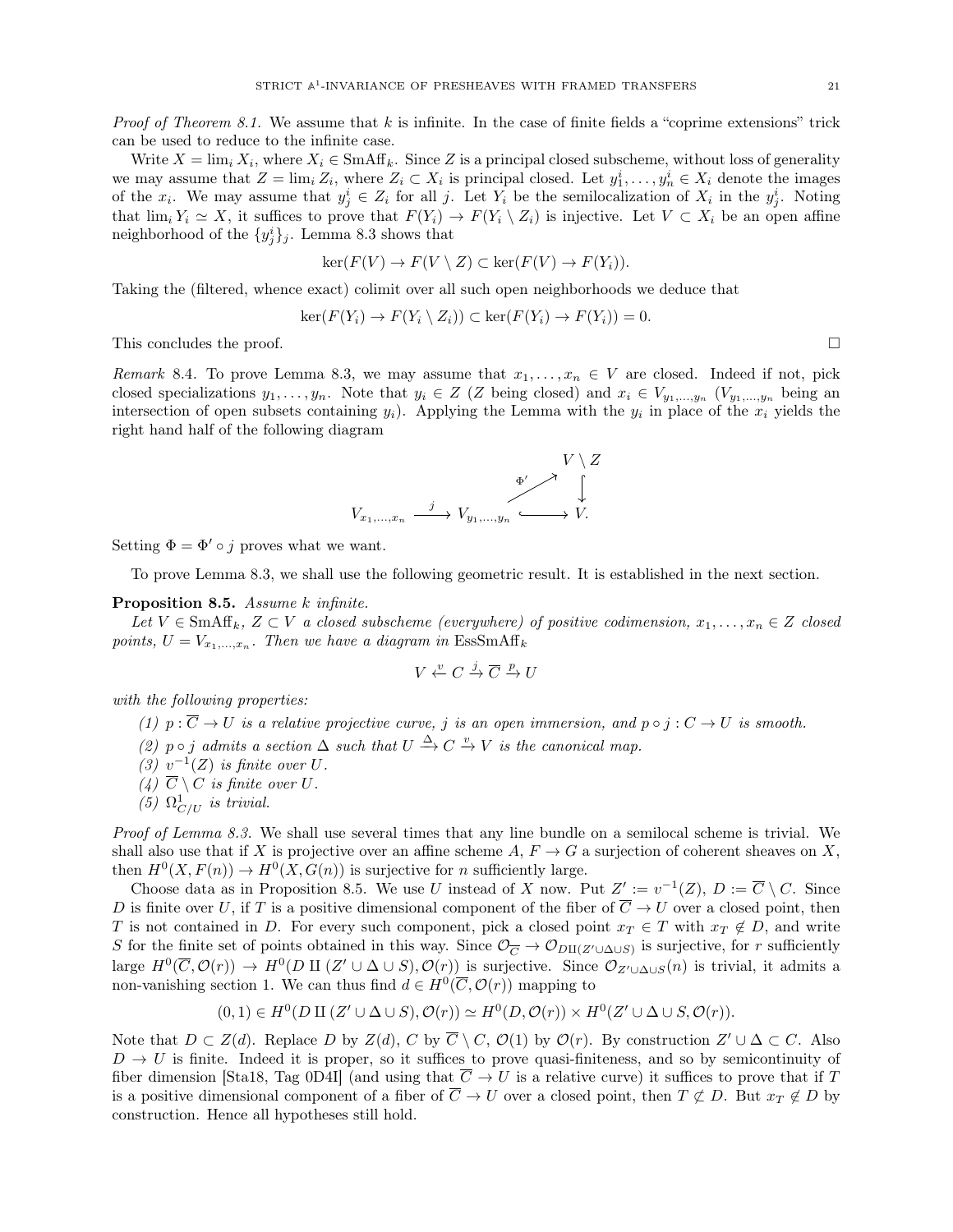Note that  $\Delta: U \to C$  is a regular immersion of codimension 1, and hence  $\Delta \subset \overline{C}$  is a divisor. In particular  $\mathcal{O}(-\Delta)$  (the ideal sheaf defining  $\Delta$ ) is a line bundle on  $\overline{C}$ , with inverse  $\mathcal{O}(\Delta)$ . We claim that for n sufficiently large, we can find sections satisfying the following hypotheses:

$$
s \in H^{0}(\overline{C}, \mathcal{O}(n)), \quad \tilde{s} \in H^{0}(\overline{C} \times \mathbb{A}^{1}, \mathcal{O}(n)), \quad s' \in H^{0}(\overline{C}, \mathcal{O}(n) \otimes \mathcal{O}(-\Delta)), \quad \delta \in H^{0}(\overline{C}, \mathcal{O}(\Delta))
$$

$$
Z(s) \cap (Z' \amalg D) = \emptyset, \quad Z(s') \cap (Z' \cup D \cup \Delta) = \emptyset, \quad Z(\delta) = \Delta
$$

$$
Z(\tilde{s}) \text{ finite over } \mathbb{A}^{1}_{U}
$$

$$
\tilde{s}|_{\overline{C} \times 0} = s, \quad \tilde{s}|_{\overline{C} \times 1} = s' \otimes \delta, \quad Z(\tilde{s}) \cap D \times \mathbb{A}^{1} = \emptyset.
$$

The last two conditions imply that also  $Z(s)$ ,  $Z(s' \otimes \delta)$  are finite over U, and so is  $Z(s')$  (being a closed subscheme of  $Z(s' \otimes \delta)$ ). Pick an isomorphism  $\mu : \Omega^1_{C/U} \simeq \mathcal{O}_C$ , and recall the map  $v : C \to V$ . We consider the following framed correspondences, built using Construction [5.3](#page-14-2) from the relative smooth curves  $C \setminus Z' \to U$  and  $C \times \mathbb{A}^1 \to U \times \mathbb{A}^1$  (plus extra data)

$$
\Phi' = \text{div}(s/d^n)_{Z(s)}^{\mu, v} - \text{div}(s' \otimes \delta/d^n)_{Z(s')}^{\mu, v} \in \text{Cor}_{k}^{\text{fr}}(U, V \setminus Z)^{\text{gp}}
$$
  

$$
\Theta' = \text{div}(\tilde{s}/d^n)_{Z(\tilde{s})}^{\mu, v} - \text{div}(s' \otimes \delta/d^n)_{Z(s')}^{\mu, v} \circ pr_U^{\mathbb{A}^1 \times U} \in \text{Cor}_{k}^{\text{fr}}(\mathbb{A}_U^1, V)^{\text{gp}}.
$$

We compute

$$
\Theta'\circ i_0=i\circ\Phi'
$$

and

$$
\Theta' \circ i_1 = \operatorname{div}(s' \otimes \delta/d^n)_{Z(\delta)}^{\mu, v}.
$$

The latter is a framed correspondence



Consider also the framed correspondence



Then since  $U \simeq \Delta \stackrel{v}{\to} V$  is  $j: U \to V$  we find that  $\alpha = j \circ \beta$ . On the other hand  $\beta$  is invertible. Put  $\Phi' = \Phi \circ \beta^{-1}$  and  $\Theta = \Theta' \circ \beta^{-1}$ . One checks that  $\Theta \circ i_0 = i \circ \Phi$  and  $\Theta \circ i_1 = \alpha \circ \beta^{-1} = j$ , as needed.

It remains to construct s, s',  $\delta$  and  $\tilde{s}$ . For  $\delta$ , we just take the tautological section of  $\mathcal{O}(\Delta)$  (dual to the inclusion O(−∆) ⊂ O). For n large enough, both

$$
H^0(\overline{C}, \mathcal{O}(n) \otimes \mathcal{O}(-\Delta)) \to H^0(Z' \cup D \cup \Delta, \mathcal{O}(n) \otimes \mathcal{O}(-\Delta))
$$

and

$$
H^0(\overline{C}, \mathcal{O}(n)) \to H^0(Z' \amalg D, \mathcal{O}(n))
$$

are surjective. Pick s' such that  $s'|_{Z' \cup D \cup \Delta}$  has no zeros (this is possible because  $Z' \cup D \cup \Delta$  is semilocal, so any line bundle on it is trivial). Pick s in such a way that  $s|_D = s' \otimes \delta|_D$  and  $s|_{Z'}$  is non-vanishing. Finally put  $\tilde{s} = (1-t)s + ts' \otimes \delta$ , where t is the coordinate on  $\mathbb{A}^1$ . We are done once we prove that  $Z(\tilde{s}) \to \mathbb{A}^1 \times U$  is finite (note that  $Z|_{D\times\mathbb{A}^1}$  is just given by  $s|_D = s' \otimes \delta|_D$ , which is non-vanishing). The map being proper and  $\overline{C} \times \mathbb{A}^1 \to U \times \mathbb{A}^1$  being a relative curve, it is enough to show that if T is a positive dimensional component of a fiber, then  $T \not\subset Z(\tilde{s})$ . But  $\mathcal{O}(1)|_T$  is ample whence non-trivial, so  $D = Z(d)$  meets T. We conclude since  $Z(\tilde{s})$  and D are disjoint.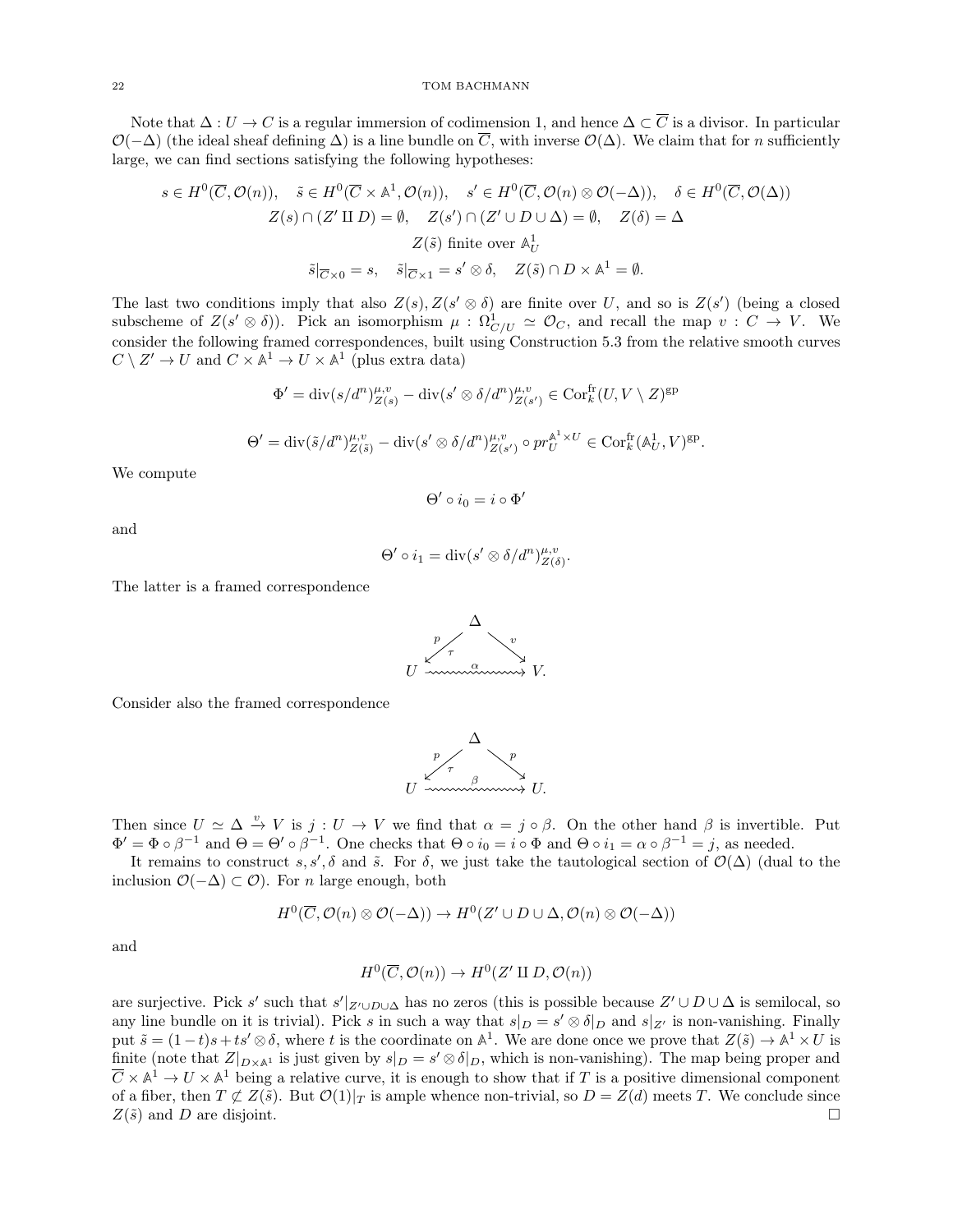#### 9. A moving lemma

<span id="page-22-0"></span>In order to prove Proposition [8.5,](#page-20-0) we shall use the method of general projections. The following result is enough for what we need.

<span id="page-22-1"></span>**Theorem 9.1.** Let k be a field,  $X \subset \mathbb{A}_k^N$  a closed subscheme of dimension d,  $Z \subset \mathbb{A}^N$  of dimension  $\leq d-1$ ,  $S \subset \mathbb{A}^N$  a finite set of closed point (i.e. a subscheme of dimension 0). Then for a general linear projection  $\pi : \mathbb{A}^N \to \mathbb{A}^d$ , the following hold:

- (1)  $\pi|_X : X \to \mathbb{A}^d$  is finite.
- (2) If X is smooth, then  $\pi|_X$  is étale at all points of  $S \cap X$ .
- (3)  $\pi^{-1}(\pi(S)) \cap Z \subset S$ .

Scholium 9.2. Linear maps  $\mathbb{A}^N \to \mathbb{A}^d$  are parametrized by the variety  $P = \mathbb{A}^{N \times d}$ , in the sense that given  $x \in P$  we obtain a linear map  $\pi_x : \mathbb{A}^N_{k(x)} \to \mathbb{A}^d_{k(x)}$ . The meaning of the theorem is that there exists a dense open subset  $U \subset P$  such that for all  $x \in U$ , the map  $\pi_x$  satisfies conditions (1), (2) and (3) (slightly modified to take into account the base change to  $k(x)$ ).

Remark 9.3. Note that a dense open subset of affine space over an infinite field contains a rational point. It follows that in the case of an infinite field, there is an actual linear projection  $\pi: \mathbb{A}_k^N \to \mathbb{A}_k^d$  satisfying all the properties.

Scholium 9.4. To prove Theorem [9.1,](#page-22-1) we can use the following simplifications. Firstly, in any topological space, finite intersections of dense open sets are dense open. It follows that in order to prove that a general map satisfies a finite conjunction of properties, it suffices to prove separately for each condition that it is satisfied by a general map. Furthermore, affine space being irreducible, an open set being dense is equivalent to it being nonempty. Thus it will suffice to prove that the set of maps satisfying some condition is open, and then exhibit a single map satisfying the condition.

Proof of Theorem [9.1.](#page-22-1) Write  $\pi = (\pi_1, \ldots, \pi_d)$ , where  $\pi_i : \mathbb{A}^N \to \mathbb{A}^d$  is given by  $\pi_i = \sum_{j=1}^N a_j^i x_j$  (with  $a_j^i \in k$ ). We treat each of the conditions in turn.

Condition (1). Let  $\bar{\pi}_i = a_1^i X_1 + \cdots + a_N^i X_N$  and  $\bar{\pi}_0 = X_0$  and put  $V = Z(\bar{\pi}_0, \bar{\pi}_1, \ldots, \bar{\pi}_d) \subset \mathbb{P}^N$ . We obtain a map

$$
\bar{\pi}: \mathbb{P}^N \setminus V \to \mathbb{P}^d, (X_0 : \cdots : X_N) \mapsto (\bar{\pi}_0 : \cdots : \bar{\pi}_d).
$$

Write  $\mathbb{P}_{\infty}^{N-1} \subset \mathbb{P}^N$ ,  $\mathbb{P}_{\infty}^{d-1} \subset \mathbb{P}^d$  for the hyperplanes at infinity. Note that  $\bar{\pi}^{-1}(\mathbb{P}_{\infty}^{d-1}) \subset \mathbb{P}_{\infty}^{N-1}$ ,  $\bar{\pi}^{-1}(\mathbb{A}_{\perp}^d) \subset \mathbb{A}^N$ and  $\bar{\pi}|_{\mathbb{A}^N} = \pi$ . Let  $\bar{X} \subset \mathbb{P}^N$  be the closure of X. If  $\bar{X} \cap V = \emptyset$  then we obtain a proper map  $\bar{\pi}|_{\bar{X}} : \bar{X} \to \mathbb{P}^d$ . Note that  $\bar{X} \cap \mathbb{A}^N = X$  whence  $\bar{\pi} \big|_{\bar{X}}^{-1}(\mathbb{A}^d) = X$ , and so  $\pi |_{X} : X \to \mathbb{A}^d$  is both proper and affine, whence finite. It thus remains to prove that for general  $\pi$ ,  $\bar{X} \cap V = \emptyset$ .

By assumption, dim  $X = d$  and hence dim  $X \cap \mathbb{P}_{\infty}^{N-1} = d - 1$ . This is a well-known fact, a proof of which we now sketch. Let G be the Grassmannian of  $(N-1-d)$ -dimensional linear subspaces of  $\mathbb{P}_{\infty}^{N-1}$ . Let  $U \subset P$ be the open subset of full rank linear maps  $\mathbb{A}^N \to \mathbb{A}^d$ . Sending  $\pi$  to V defines a morphism of schemes  $U \to G$ . We shall prove that there is an open subset of G such that the corresponding V misses  $\bar{X} \cap \mathbb{P}_{\infty}^{N-1} =: Y$ . By assumption, dim  $X \leq d$  and hence dim  $Y \leq d$ . Let  $T \subset Y \times G$  be the set of pairs  $(y, V)$  with  $y \in V$ . The fibers of  $T \to Y$  are given by Grassmannians of subspaces spaces containing a specific point, which is the same is  $(N - d - 2)$ -dimensional linear subspaces of  $\mathbb{P}^{N-2}$ . Using that dim  $G = d(N - d)$  we find that

$$
\dim T \le \dim(\text{fibers}) + \dim Y = d(N - d - 1) + d - 1 = d(N - d) - 1 < \dim G.
$$

It follows that  $T \to G$  is not surjective, and hence its image is a proper closed subset. This was to be shown.

Condition (2). Since X is smooth, étaleness is equivalent to proving that  $\Omega_{\mathbb{A}^{d}/k}^{1}|_{S\cap X} \to \Omega_{X/k}^{1}|_{S\cap X}$  is an isomorphism. This is a linear map between finite dimensional vector spaces over fields of the same dimension, and so being an isomorphism is determined by the non-vanishing of a determinant. This is visibly an open condition. To prove non-emptiness, we may assume that k is algebraically closed and  $S = \{x\} \subset X$ . The map  $\Omega_{\mathbb{A}^d/k}^1|x \to \Omega_{X/k}^1|x$  has image spanned by  $d\pi_1, \ldots, d\pi_d$ . The map  $\Omega_{\mathbb{A}^N/k}^1|x \to \Omega_{X/k}^1|x$  is a surjection, and  $d\pi_1, \ldots, d\pi_d$  define d arbitrary elements in the source. It remains to prove: given a surjection of finitedimensional k-vector spaces  $V \to W$  with dim  $W = d$ , then the images of d general elements of V in W are linearly independent. We have already proved that this condition is open, so it suffices to prove that it is non-empty, which is clear (lift a basis of  $W$ ).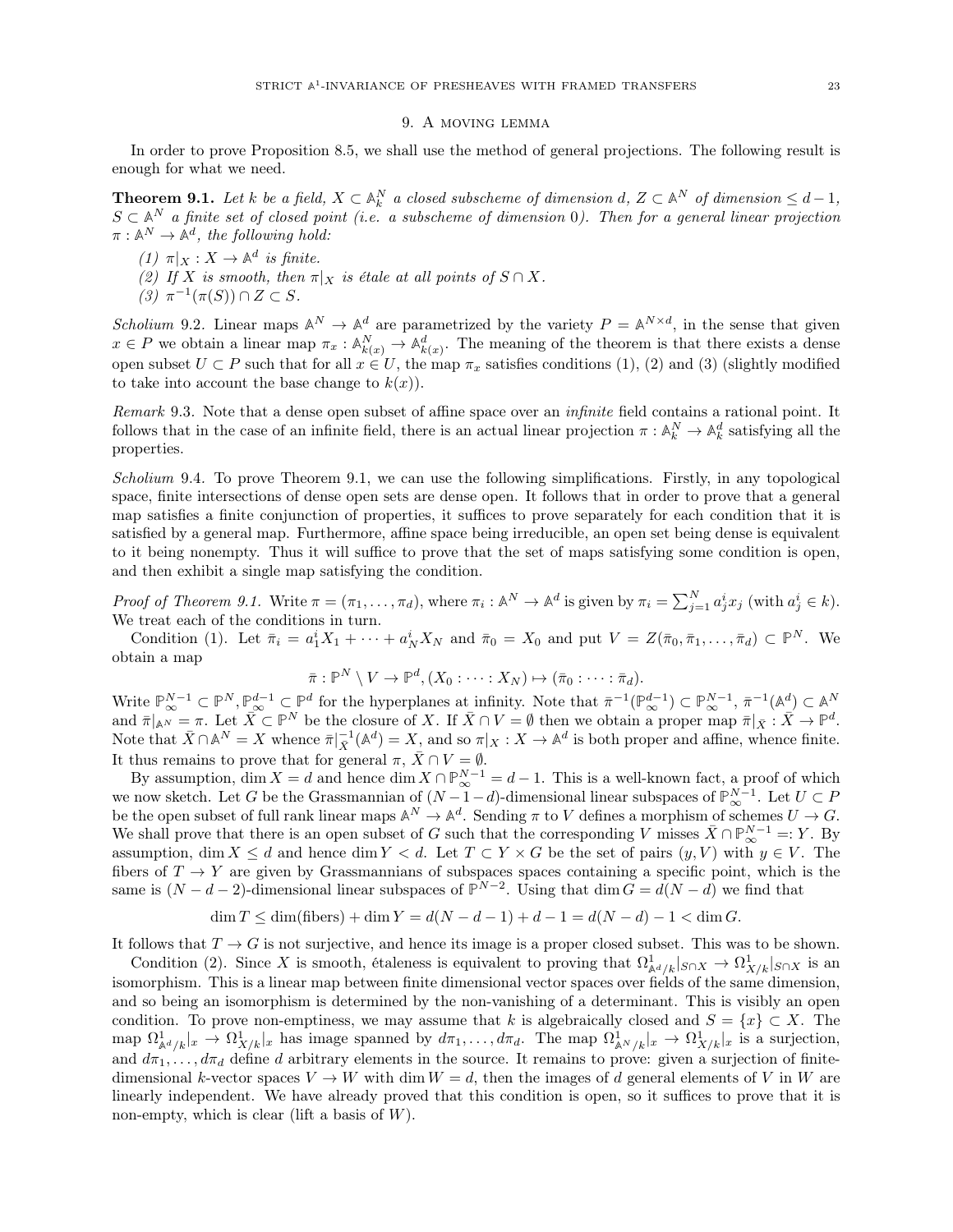Condition (3). The argument is similar to (1). We may assume that k is algebraically closed,  $S = \{s\}$ .  $\pi^{-1}(\pi(s))$  is a general affine-linear subspace of  $\mathbb{A}^N$  containing s of dimension  $N-d$ . Translating to the origin, these are in bijection with linear subspaces, and so parametrized by a Grassmannian G. Let  $T \subset Z \times G$ be the subset of pairs  $(z, V)$  where  $z \in V$  and  $z \neq s$ . As before, considering the fibers, we find that  $\dim T < \dim G$ . The closure of the image of T in G is thus a proper closed subset, and hence its open complement is nonempty, as needed.

*Proof of Proposition [8.5.](#page-20-0)* If  $V$  is not pure, argue separately for each connected component. Hence we may assume that V is pure of dimension d. Pick an embedding  $V \hookrightarrow \mathbb{A}^N$ . Applying Theorem [9.1,](#page-22-1) we find a linear  $\text{map } \pi : \mathbb{A}^N \to \mathbb{A}^d \text{ such that } \pi|_V : V \to \mathbb{A}^d \text{ is finite, } \pi|_V \text{ is étale at } S = \{z_1, \ldots, z_n\}, \text{ and } \pi^{-1}(\pi(S)) \cap Z \subset S.$ Let  $V' \subset V$  be a open neighbourhood of S such that  $\pi|_{V'}$  is étale. Note that in proving the theorem, we may replace V by an open neighborhood of S at will; hence redesignate V' as V, V as  $\overline{V}$ ,  $Z \cap V'$  as Z and Z as  $\overline{Z}$ . Applying Theorem [9.1](#page-22-1) again, we find a linear map  $\overline{\omega}: \mathbb{A}^d \to \mathbb{A}^{d-1}$  such that  $\overline{\omega}|_{\pi(\overline{Z}) \cup \pi(\overline{V} \setminus V)}$  is finite, and  $\varpi^{-1}(\varpi(\pi(S))) \cap \pi(\overline{Z} \setminus Z) \subset \pi(S)$ . Now we form the following pullbacks

$$
V \longrightarrow \overline{V} \longrightarrow \mathbb{A}^d \longrightarrow \mathbb{A}^{d-1}
$$
  

$$
\uparrow \qquad \qquad v \uparrow \qquad \qquad \uparrow \qquad \qquad \varpi \uparrow
$$
  

$$
C \longrightarrow \overline{C}_0 \longrightarrow \mathbb{A}^1_U \longrightarrow U.
$$

The canonical map  $U \to V$  induces a section  $\Delta: U \to C$ . By construction,  $v^{-1}(\overline{Z} \setminus Z) \to U$  is finite, but also misses the closed points of U (since  $\overline{Z} \setminus Z \to \mathbb{A}^{d-1}$  misses the image of S). This implies that  $v^{-1}(\overline{Z} \setminus Z)$  is empty, i.e.,  $v^{-1}(Z) = v^{-1}(\overline{Z})$ . Thus  $v^{-1}(Z) \to U$  is finite. By Zariski's main theorem, the composite  $\overline{C}_0 \to \mathbb{A}^1_U \to \mathbb{P}^1_U$  factors as  $\overline{C}_0 \stackrel{g}{\to} \overline{C} \stackrel{f}{\to} \mathbb{P}^1_U$ , where f is finite and g is a dense open immersion. Now  $i: \overline{C}_0 \to f^{-1}(\mathbb{A}^1_U)$  is a dense open immersion, but also  $\overline{C}_0 \to \mathbb{A}^1_U$  is finite, so i is also a closed immersion, whence an isomorphism. We claim that  $\overline{C} \setminus C_0 \to U$  is finite. Being proper, we just need to check quasi-finiteness. By what we just said,

$$
\overline{C}\setminus \overline{C}_0 = f^{-1}(\mathbb{P}^1_U\setminus \mathbb{A}^1_U) \to \mathbb{P}^1_U\setminus \mathbb{A}^1_U \simeq U
$$

is finite, hence quasi-finite. On the other hand  $\overline{C}_0 \setminus C \to U$  is finite by construction, so also quasi-finite; this proves the claim. It follows that this construction of  $C \subset \overline{C}$  satisfies all the required properties (e.g.  $C \to \mathbb{A}^1_U$  is étale, so C is smooth over U and  $\Omega^1_{C/U}$  is trivial).

### 10. Vista

<span id="page-23-0"></span>The axioms EE and EA are proved by similar but more elaborate arguments. I will add them in a future revision.

This concludes the proof of strict  $A^1$ -invariance of presheaves with framed transfers (over infinite perfect fields).

#### <span id="page-23-1"></span>**REFERENCES**

- <span id="page-23-6"></span>[DK20] Andrei Druzhinin and Håkon Kolderup. Cohomological correspondence categories. Algebraic & Geometric Topology, 20(3):1487–1541, 2020.
- <span id="page-23-4"></span>[Dru17] Andrei Druzhinin. Strictly homotopy invariance of nisnevich sheaves with gw-transfers. arXiv preprint arXiv:1709.05805, 2017.
- <span id="page-23-2"></span>[EHK+21] Elden Elmanto, Marc Hoyois, Adeel A. Khan, Vladimir Sosnilo, and Maria Yakerson. Motivic infinite loop spaces. Cambridge Journal of Mathematics, 9(2):431–549, 2021.
- <span id="page-23-3"></span>[GP20] Grigory Garkusha and Ivan Panin. Homotopy invariant presheaves with framed transfers. Cambridge Journal of Mathematics, 8(1):1–94, 2020.
- <span id="page-23-9"></span>[Hoy20] Marc Hoyois. Algebraic k-theory (lecture notes), 2020.
- <span id="page-23-11"></span>[Ivo07] Florian Ivorra. Réalisation  $\ell$ -adique des motifs triangulés géométriques i. Documenta Mathematica, 12:607–671, 2007.
- <span id="page-23-5"></span>[Kol17] Håkon Kolderup. Homotopy invariance of nisnevich sheaves with milnor-witt transfers. arXiv preprint arXiv:1708.04229, 2017.
- <span id="page-23-7"></span>[Liu02] Qing Liu. Algebraic geometry and arithmetic curves, volume 6. Oxford University Press on Demand, 2002.
- <span id="page-23-10"></span>[Mil71] John Milnor. *Introduction to algebraic K-theory*. Number 72. Princeton University Press, 1971.
- <span id="page-23-8"></span>[Mil80] J.S. Milne. Etale Cohomology (PMS-33). Princeton mathematical series. Princeton University Press, 1980.